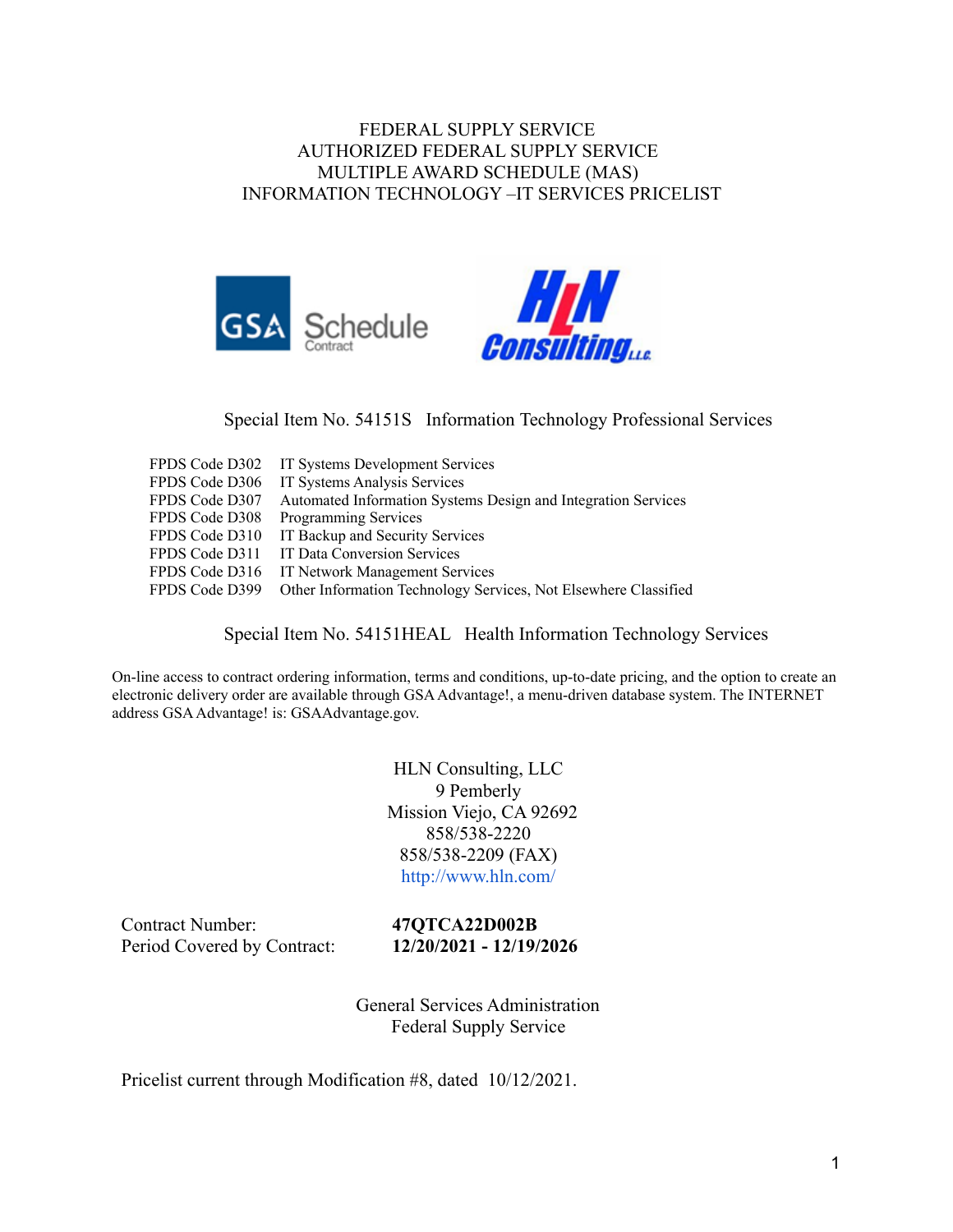Products and ordering information in this Authorized FSS Information Technology Schedule Pricelist are also available on the GSA Advantage! System. Agencies can browse G[SA](http://www.fss.gsa.gov/) Advantage! by accessing the Federal Supply Service's Home Page via the Internet at <http://www.fss.gsa.gov/>

**Note 1:** All non-professional labor categories must be incidental to and used solely to support hardware, software and/or professional services, and cannot be purchased separately.

**Note 2:** Offerors and Agencies are advised that this Schedule is not to be used as a means to procure services which properly fall under the Brooks Act. These services include, but are not limited to, architectural, engineering, mapping, cartographic production, remote sensing, geographic information systems, and related services. FAR 36.6 distinguishes between mapping services of an A/E nature and mapping services which are not connected nor incidental to the traditionally accepted A/E Services.

**Note 3:** This solicitation is not intended to solicit for the reselling of IT Professional Services, except for the provision of implementation, maintenance, integration, or training services in direct support of a product. Under such circumstances the services must be performance by the publisher or manufacturer or one of their authorized agents.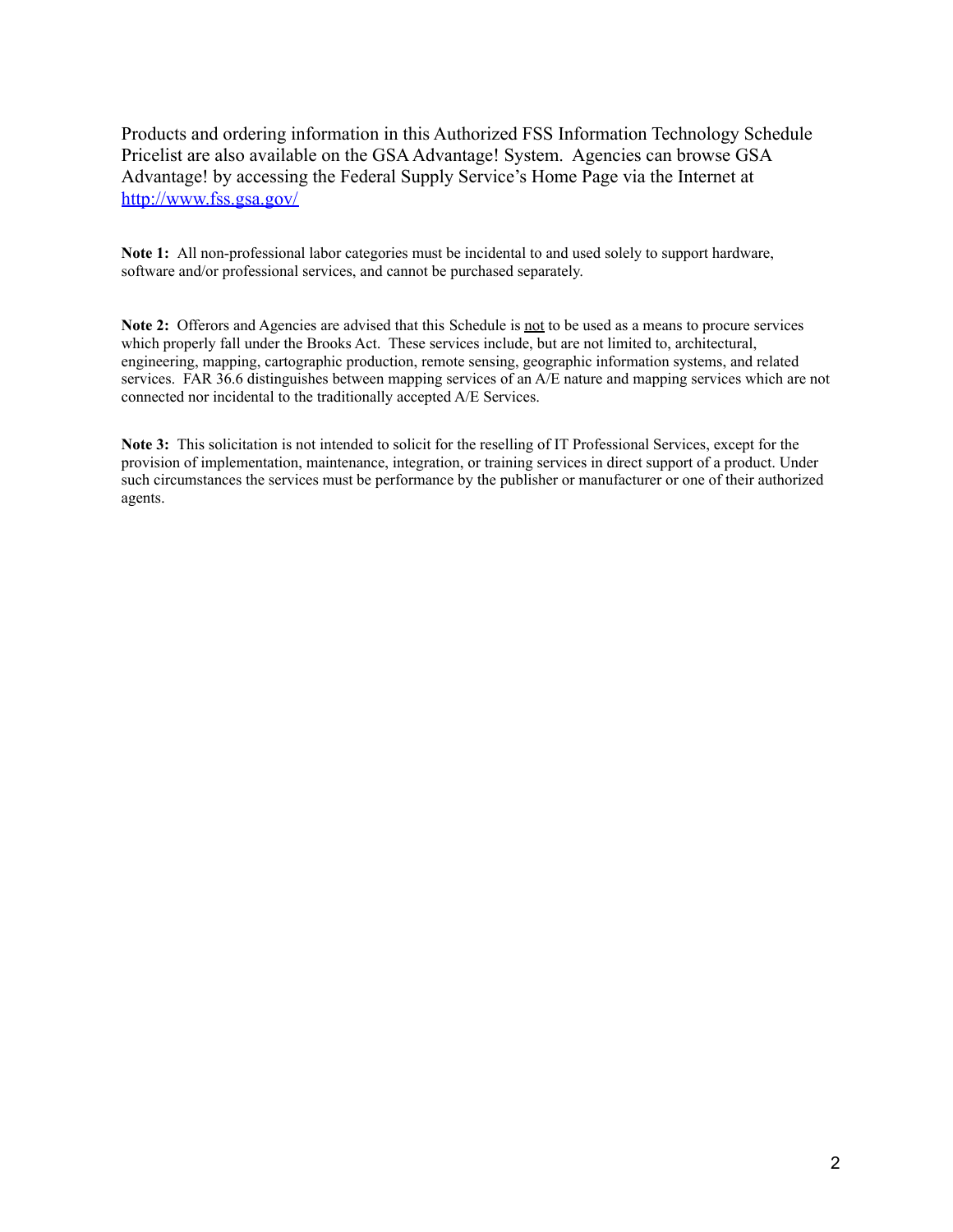# **Table of Contents**

| TERMS AND CONDITIONS APPLICABLE TO INFORMATION TECHNOLOGY     |  |
|---------------------------------------------------------------|--|
|                                                               |  |
|                                                               |  |
|                                                               |  |
| USA COMMITMENT TO PROMOTE SMALL BUSINESS PARTICIPATION        |  |
| BEST VALUE BLANKET PURCHASE AGREEMENT FEDERAL SUPPLY          |  |
| BASIC GUIDELINES FOR USING "CONTRACTOR TEAM ARRANGEMENTS". 35 |  |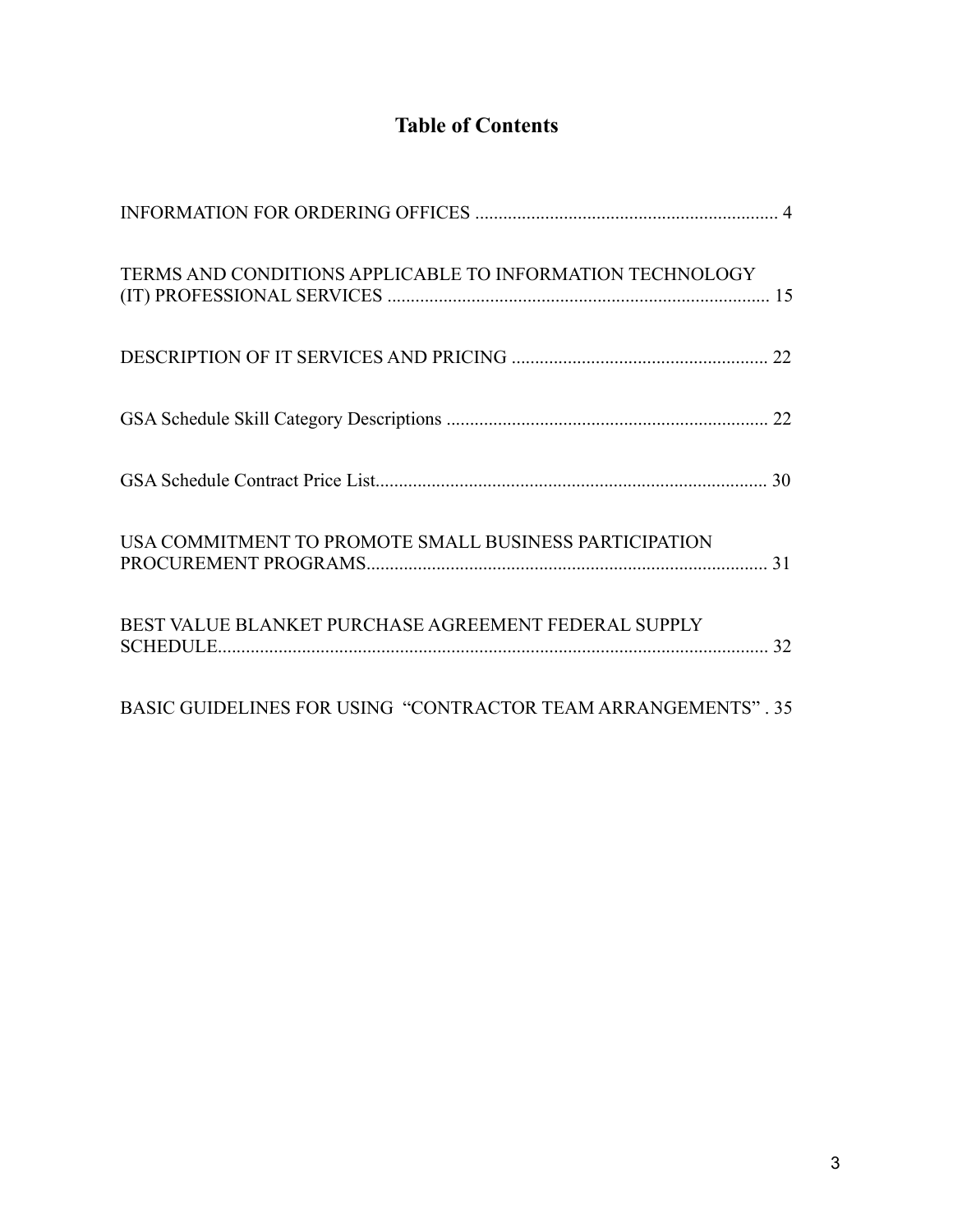# **INFORMATION FOR ORDERING OFFICES**

#### SPECIAL NOTICE TO AGENCIES:

#### **Small Business Participation**

SBA strongly supports the participation of small business concerns in the Federal Supply Schedules Program. To enhance Small Business Participation SBA policy allows agencies to include in their procurement base and goals, the dollar value of orders expected to be placed against the Federal Supply Schedules, and to report accomplishments against these goals.

For orders exceeding the micropurchase threshold, FAR 8.404 requires agencies to consider the catalogs/pricelists of at least three schedule contractors or consider reasonably available information by using the GSA Advantage! on-line shopping service (www.fss.gsa.gov). The catalogs/pricelists, GSA Advantage! and the Federal Supply Service Home Page (www.fss.gsa.gov) contain information on a broad array of products and services offered by small business concerns.

This information should be used as a tool to assist ordering activities in meeting or exceeding established small business goals. It should also be used as a tool to assist in including small, small disadvantaged, and women-owned small businesses among those considered when selecting pricelists for a best value determination.

For orders exceeding the micropurchase threshold, customers are to give preference to small business concerns when two or more items at the same delivered price will satisfy their requirement.

#### **1. Geographic Scope of Contract:**

The geographic scope of this contract is the 48 contiguous states, the District of Columbia, Alaska, Hawaii, the Commonwealth of Puerto Rico, and all U.S. Government installations and/or agencies abroad.

#### **2. Contractor's Ordering Address and Payment Information:**

HLN Consulting, LLC 9 Pemberly Mission Viejo, CA 92692 Attn: Noam H. Arzt Ph: 858-538-2220 FAX: 858-538-2209

Contractor's Payment Address: HLN Consulting, LLC 9 Pemberly Mission Viejo, CA 92692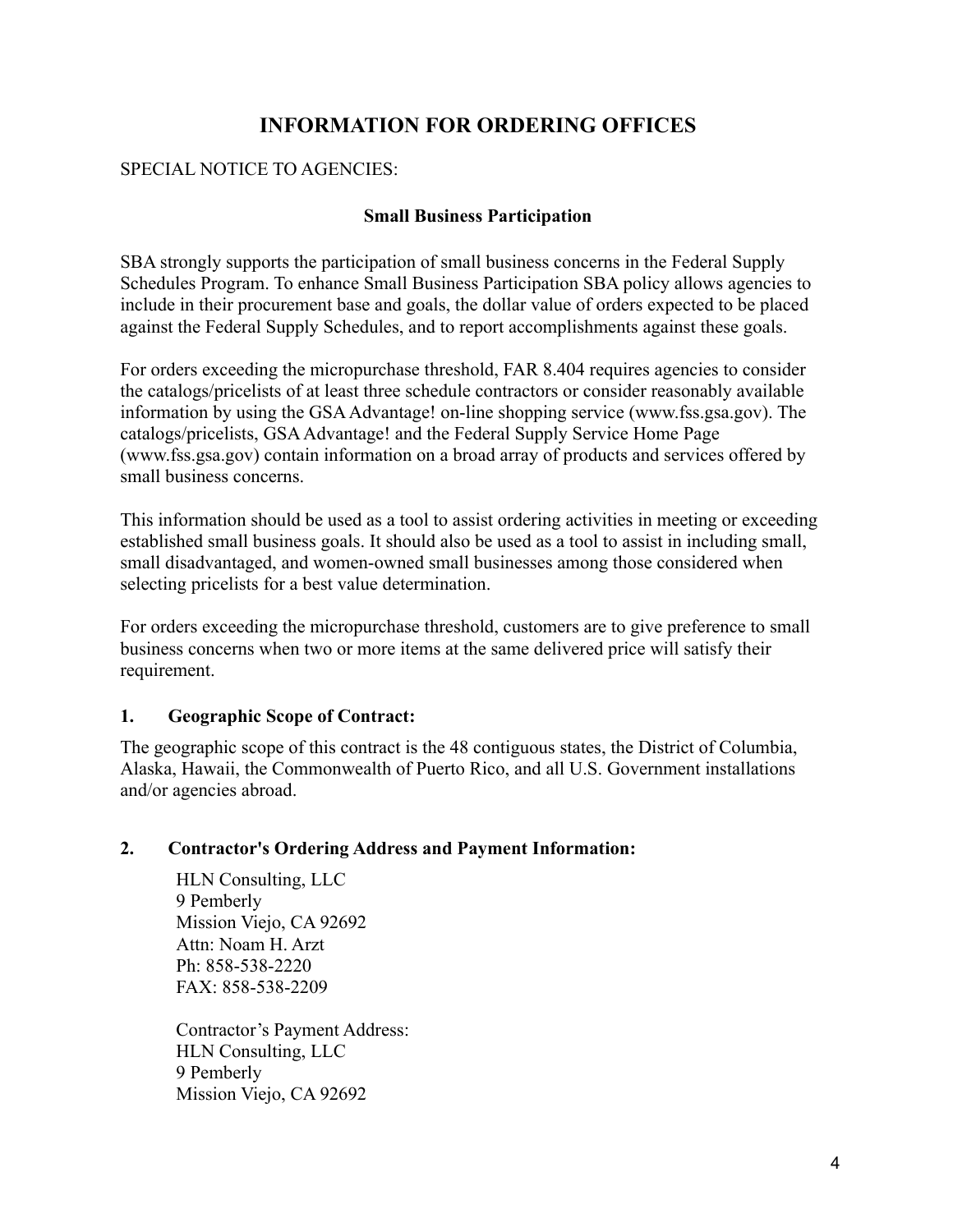Attn: Noam H. Arzt

Contractors are required to accept the Government purchase card for payments equal to or less than the micro-purchase threshold for oral or written delivery orders. Government purchase cards may be acceptable for payment above the micro-purchase threshold. In addition, bank account information for wire transfer payments will be shown on the invoice.

The following telephone number(s) can be used by ordering agencies to obtain technical and/or ordering assistance:

Noam H. Arzt, 858/538-2220 (Voice), 858/538-2209 (FAX)

## **3. LIABILITY FOR INJURY OR DAMAGE**

The Contractor shall not be liable for any injury to Government personnel or damage to Government property arising from the use of equipment maintained by the Contractor, unless such injury or damage is due to the fault or negligence of the Contractor.

#### **4. Statistical Data for Government Ordering Office Completion of Standard Form 279:**

Block 9: G. Order/Modification Under Federal Schedule

Block 16: Data Universal Numbering System (DUNS) Number: 15-976-5981

Block 30: Type of Contractor - B

Block 31: Woman-Owned Small Business - No

Block 36: Contractor's Taxpayer Identification Number (TIN): 22-3516344

## **4a. CAGE Code:** n/a

#### **4b. Contractor has registered with the Central Contractor Registration Database.**

#### **5. FOB Destination**

## **6. DELIVERY SCHEDULE**

a. TIME OF DELIVERY: The Contractor shall deliver to destination within the number of calendar days after receipt of order (ARO), as set forth below:

| DELIVERY TIME (Days ARO)                                             |
|----------------------------------------------------------------------|
| as negotiated between HLN Consulting, LLC and<br>the ordering agency |
|                                                                      |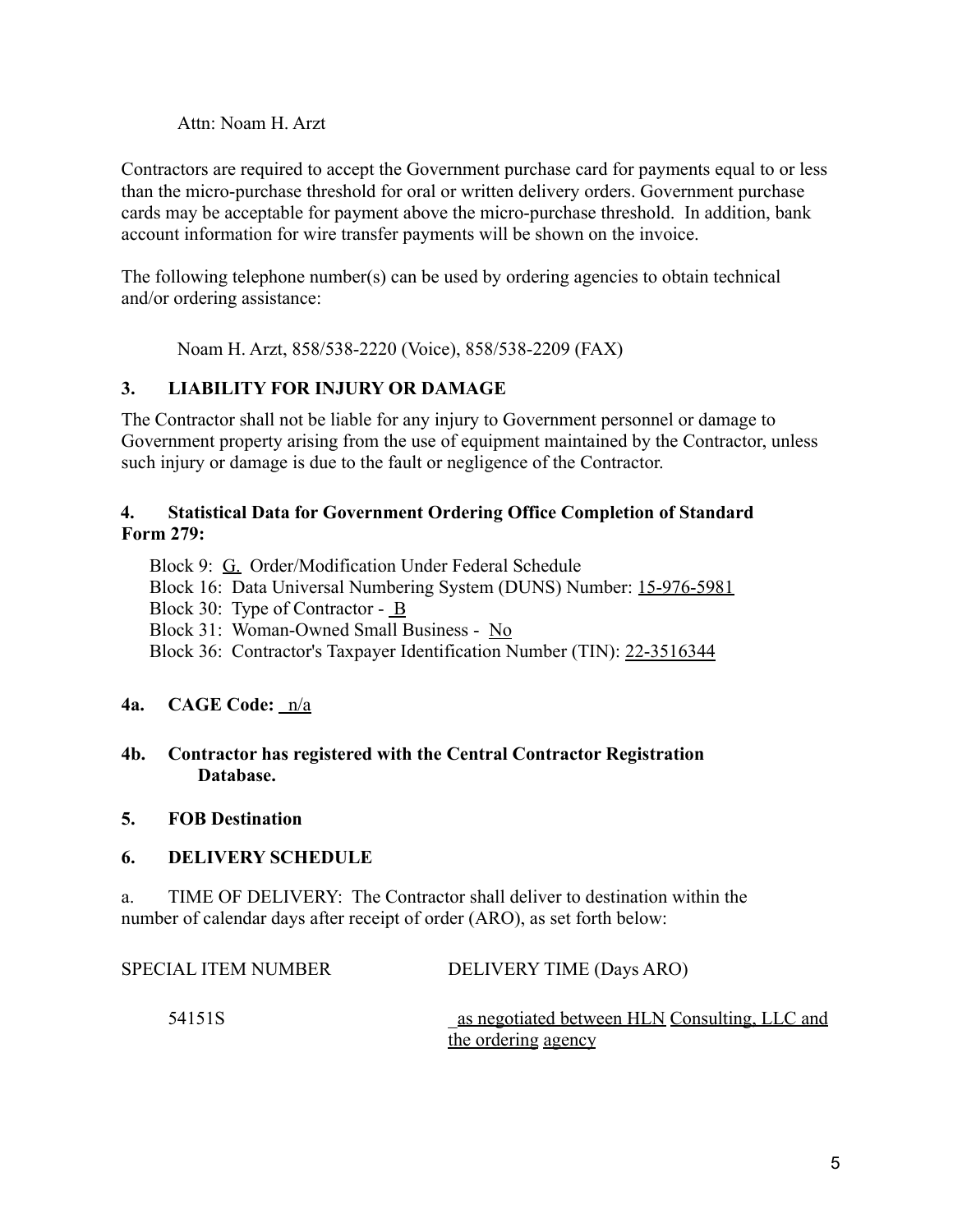#### 54151HEAL as negotiated between HLN Consulting, LLC and the ordering agency

b. URGENT REQUIREMENTS: When the Federal Supply Schedule contract delivery period does not meet the bona fide urgent delivery requirements of an ordering agency, agencies are encouraged, if time permits, to contact the Contractor for the purpose of obtaining accelerated delivery. The Contractor shall reply to the inquiry within 3 workdays after receipt. (Telephonic replies shall be confirmed by the Contractor in writing.) If the Contractor offers an accelerated delivery time acceptable to the ordering agency, any order(s) placed pursuant to the agreed upon accelerated delivery time frame shall be delivered within this shorter delivery time and in accordance with all other terms and conditions of the contract.

- **7. Discounts:** Prices shown are NET Prices; Basic Discounts have been deducted.
	- a. Prompt Payment: None net 30 days from receipt of invoice or date of acceptance, whichever is later.
	- b. Quantity: None
	- c. Dollar Volume: None
	- d. Government Educational Institutions: Government Educational Institutions are offered the same discounts as all other Government customers.
	- e. Other: None

#### **8. Trade Agreements Act of 1979, as amended:**

All items are U.S. made end products, designated country end products, Caribbean Basin country end products, Canadian end products, or Mexican end products as defined in the Trade Agreements Act of 1979, as amended.

#### **9. Statement Concerning Availability of Export Packing:** N/A

**10. Small Requirements:** The minimum dollar value of orders to be issued is \$\_100.

**11. Maximum Order** (All dollar amounts are exclusive of any discount for prompt payment.)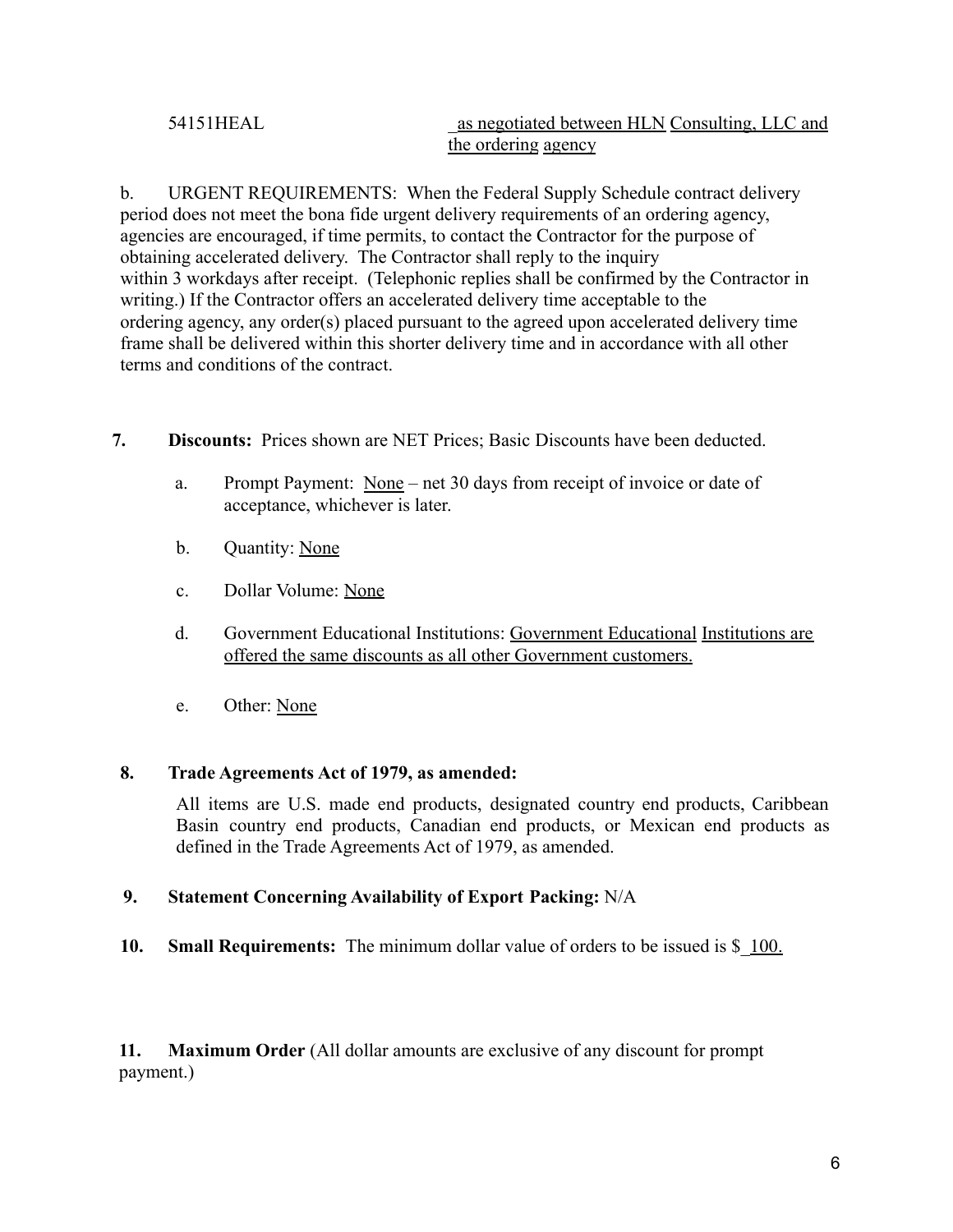The Maximum Order value for Special Item Number 54151S - Information Technology (IT) Professional Services is \$500,000.

The Maximum Order value for Special Item Number 54151HEAL - Health Information Technology (IT) Services is \$500,000.

## **12. USE OF FEDERAL SUPPLY SERVICE INFORMATION TECHNOLOGY SCHEDULE CONTRACTS. In accordance with FAR 8.404:**

#### **[NOTE: Special ordering procedures have been established for Special Item Numbers (SINs) 54151S IT Professional Services and 132-52 EC Services; refer to the terms and conditions for those SINs.]**

Orders placed pursuant to a Multiple Award Schedule (MAS), using the procedures in FAR 8.404, are considered to be issued pursuant to full and open competition. Therefore, when placing orders under Federal Supply Schedules, ordering offices need not seek further competition, synopsize the requirement, make a separate determination of fair and reasonable pricing, or consider small business set-asides in accordance with subpart 19.5. GSA has already determined the prices of items under schedule contracts to be fair and reasonable. By placing an order against a schedule using the procedures outlined below, the ordering office has concluded that the order represents the best value and results in the lowest overall cost alternative (considering price, special features, administrative costs, etc.) to meet the Government's needs.

a. Orders placed at or below the micro-purchase threshold. Ordering offices can place orders at or below the micro-purchase threshold with any Federal Supply Schedule Contractor.

b. Orders exceeding the micro-purchase threshold but not exceeding the maximum order threshold. Orders should be placed with the Schedule Contractor that can provide the supply or service that represents the best value. Before placing an order, ordering offices should consider reasonably available information about the supply or service offered under MAS contracts by using the "GSA Advantage!" on-line shopping service, or by reviewing the catalogs/pricelists of at least three Schedule Contractors and selecting the delivery and other options available under the schedule that meets the agency's needs. In selecting the supply or service representing the best value, the ordering office may consider--

(1) Special features of the supply or service that are required in effective program performance and that are not provided by a comparable supply or service;

(2) Trade-in considerations;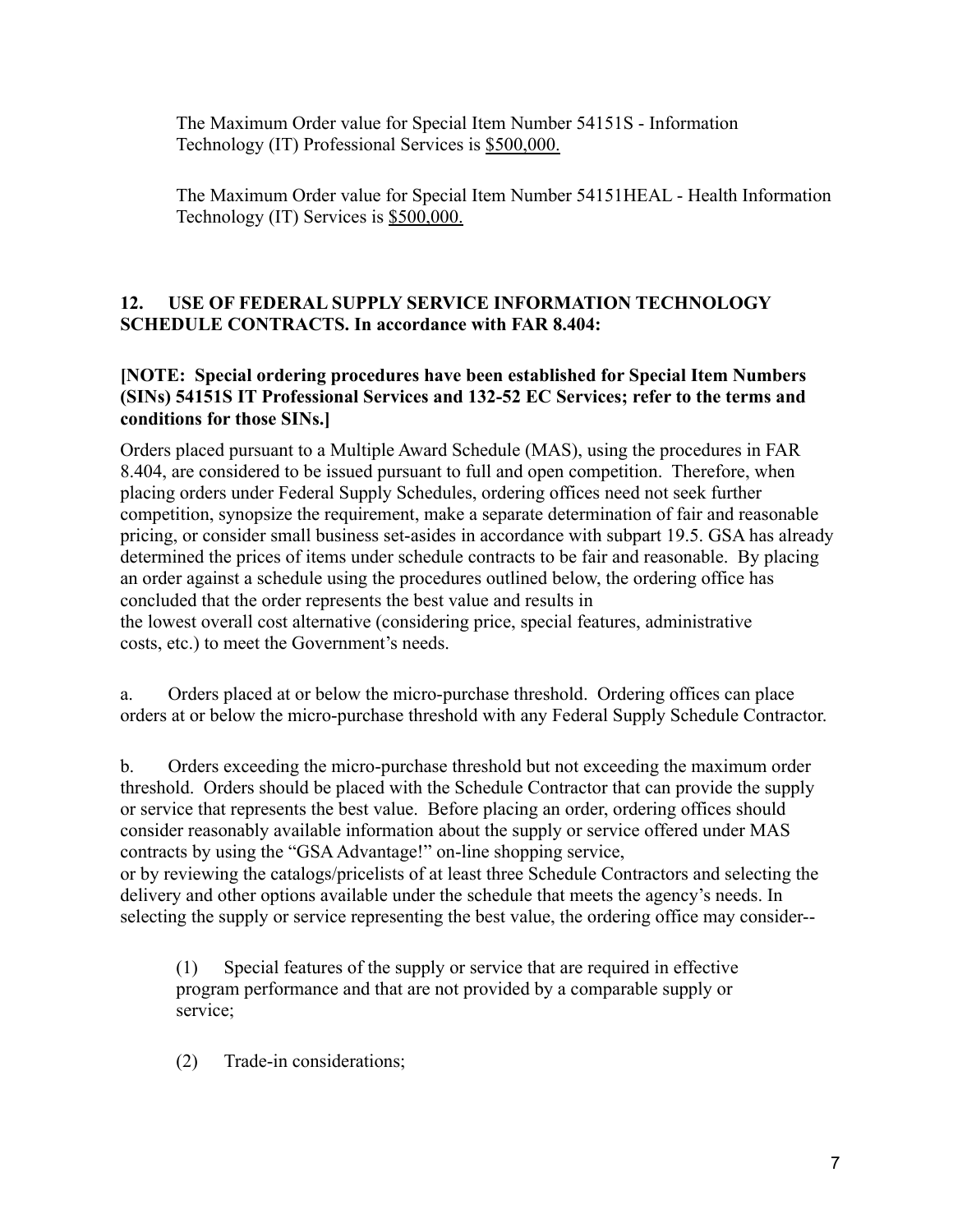- (3) Probable life of the item selected as compared with that of a comparable item;
- (4) Warranty considerations;
- (5) Maintenance availability;
- (6) Past performance; and
- (7) Environmental and energy efficiency considerations.

c. Orders exceeding the maximum order threshold. Each schedule contract has an established maximum order threshold. This threshold represents the point where it is advantageous for the ordering office to seek a price reduction. In addition to following the procedures in paragraph b, above, and before placing an order that exceeds the maximum order threshold, ordering offices shall--

Review additional Schedule Contractors'

(1) catalogs/pricelists or use the "GSA Advantage!" on-line shopping service;

(2) Based upon the initial evaluation, generally seek price reductions from the Schedule Contractor(s) appearing to provide the best value (considering price and other factors); and

(3) After price reductions have been sought, place the order with the Schedule Contractor that provides the best value and results in the lowest overall cost alternative. If further price reductions are not offered, an order may still be placed, if the ordering office determines that it is appropriate.

NOTE: For orders exceeding the maximum order threshold, the Contractor may:

(1) Offer a new lower price for this requirement (the Price Reductions clause is not applicable to orders placed over the maximum order in FAR 52.216-19 Order Limitations);

(2) Offer the lowest price available under the contract; or

(3) Decline the order (orders must be returned in accordance with FAR 52.216- 19).

d. Blanket purchase agreements (BPAs). The establishment of Federal Supply Schedule BPAs is permitted when following the ordering procedures in FAR 8.404. All schedule contracts contain BPA provisions. Ordering offices may use BPAs to establish accounts with Contractors to fill recurring requirements. BPAs should address the frequency of ordering and invoicing, discounts, and delivery locations and times.

e. Price reductions. In addition to the circumstances outlined in paragraph c, above, there may be instances when ordering offices will find it advantageous to request a price reduction. For example, when the ordering office finds a schedule supply or service elsewhere at a lower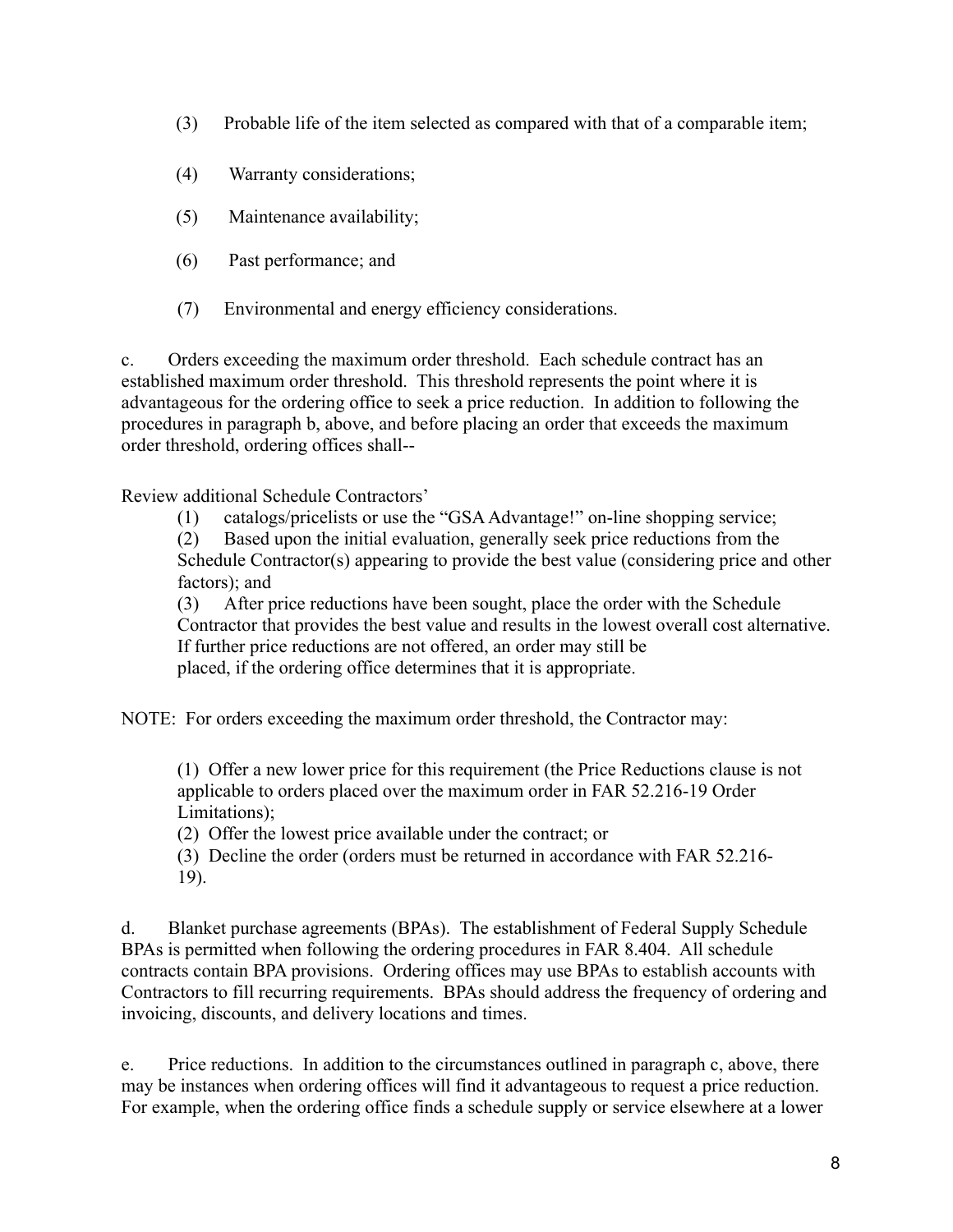price or when a BPA is being established to fill recurring requirements, requesting a price reduction could be advantageous. The potential volume of orders under these agreements, regardless of the size of the individual order, may offer the ordering office the opportunity to secure greater discounts. Schedule Contractors are not required to pass on to all schedule users a price reduction extended only to an individual agency for a specific order.

f. Small business. For orders exceeding the micro-purchase threshold, ordering offices should give preference to the items of small business concerns when two or more items at the same delivered price will satisfy the requirement.

g. Documentation. Orders should be documented, at a minimum, by identifying the Contractor the item was purchased from, the item purchased, and the amount paid. If an

agency requirement in excess of the micro-purchase threshold is defined so as to require a particular brand name, product, or feature of a product peculiar to one manufacturer, thereby precluding consideration of a product manufactured by another company, the ordering office shall include an explanation in the file as to why the particular brand name, product, or feature is essential to satisfy the agency's needs.

## **13. FEDERAL INFORMATION TECHNOLOGY/TELECOMMUNICATION**

**STANDARDS REQUIREMENTS:** Federal departments and agencies acquiring products from this Schedule must comply with the provisions of the Federal Standards Program, as appropriate (reference: NIST Federal Standards Index). Inquiries to determine whether or not specific products listed herein comply with Federal Information Processing Standards (FIPS) or Federal Telecommunication Standards (FED-STDS), which are cited by ordering offices, shall be responded to promptly by the Contractor.

## **13.1 FEDERAL INFORMATION PROCESSING STANDARDS PUBLICATIONS**

**(FIPS PUBS):** Information Technology products under this Schedule that do not conform to Federal Information Processing Standards (FIPS) should not be acquired unless a waiver has been granted in accordance with the applicable "FIPS Publication." Federal Information Processing Standards Publications (FIPS PUBS) are issued by the U.S. Department of Commerce, National Institute of Standards and Technology (NIST), pursuant to National Security Act. Information concerning their availability and applicability should be obtained from the National Technical Information Service (NTIS), 5285 Port Royal Road, Springfield, Virginia 22161. FIPS PUBS

include voluntary standards when these are adopted for Federal use. Individual orders for FIPS PUBS should be referred to the NTIS Sales Office, and orders for subscription service should be referred to the NTIS Subscription Officer, both at the above address, or telephone number (703) 487-4650.

## **13.2 FEDERAL TELECOMMUNICATION STANDARDS (FED-STDS):**

Telecommunication products under this Schedule that do not conform to Federal Telecommunication Standards (FED-STDS) should not be acquired unless a waiver has been granted in accordance with the applicable "FED-STD." Federal Telecommunication Standards are issued by the U.S. Department of Commerce, National Institute of Standards and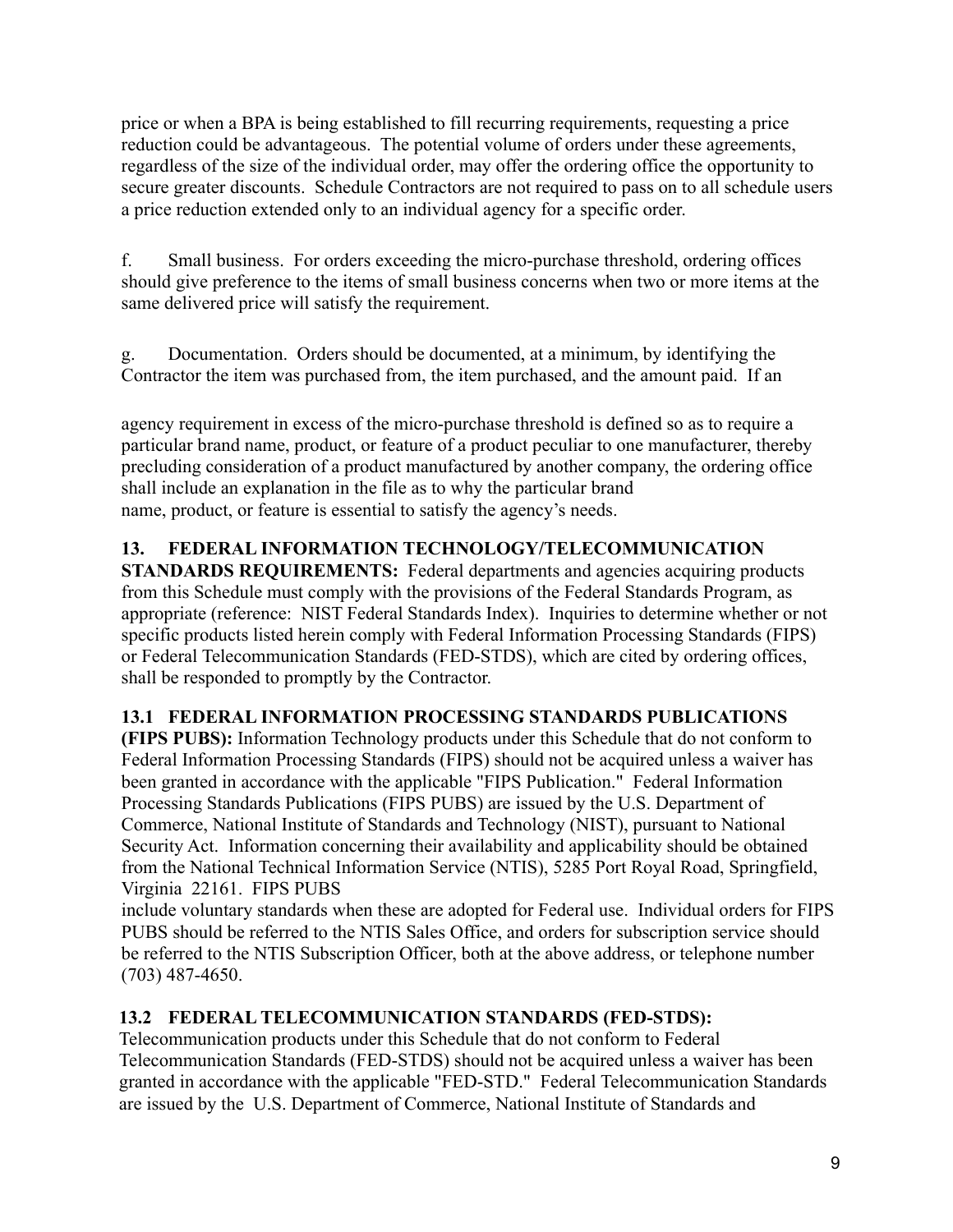Technology (NIST), pursuant to National Security Act. Ordering information and information concerning the availability of FED-STDS should be

obtained from the GSA, Federal Supply Service, Specification Section, 470 East L'Enfant Plaza, Suite 8100, SW, Washington, DC 20407, telephone number (202)619- 8925. Please include a self-addressed mailing label when requesting information by mail. Information concerning their applicability can be obtained by writing or calling the U.S. Department of Commerce, National Institute of Standards and Technology, Gaithersburg, MD 20899, telephone number (301)975-2833.

**14. SECURITY REQUIREMENTS.** In the event security requirements are necessary, the ordering activities may incorporate, in their delivery orders, a security clause in accordance with current laws, regulations, and individual agency policy; however, the burden of administering the security requirements shall be with the ordering agency. If any costs are incurred as a result of the inclusion of security requirements,

such costs will not exceed ten percent (10%) or \$100,000, of the total dollar value of the order, whichever is less.

**15. CONTRACT ADMINISTRATION FOR ORDERING OFFICES:** Any ordering office, with respect to any one or more delivery orders placed by it under this contract, may exercise the same rights of termination as might the GSA Contracting Officer under provisions of FAR 52.212-4, paragraphs (l) Termination for the Government's convenience, and (m) Termination for Cause (See C.1.)

## **16. GSA** *Advantage!*

GSAAdvantage! is an on-line, interactive electronic information and ordering system that provides on-line access to vendors' schedule prices with ordering information. GSA Advantage! will allow the user to perform various searches across all contracts including, but not limited to:

- (1) Manufacturer;
- (2) Manufacturer's Part Number; and
- (3) Product categories.

Agencies can browse GSA Advantage! by accessing the Internet World Wide Web utilizing a browser (ex.: NetScape). The Internet address [is http://www.fss.gsa.gov/.](http://www.fss.gsa.gov/)

## **17. PURCHASE OF INCIDENTAL, NON-SCHEDULE ITEMS**

For administrative convenience, open market (non-contract) items may be added to a Federal Supply Schedule Blanket Purchase Agreement (BPA) or an individual order, provided that the items are clearly labeled as such on the order, all applicable regulations have been followed, and price reasonableness has been determined by the ordering activity for the open market (non-contract) items.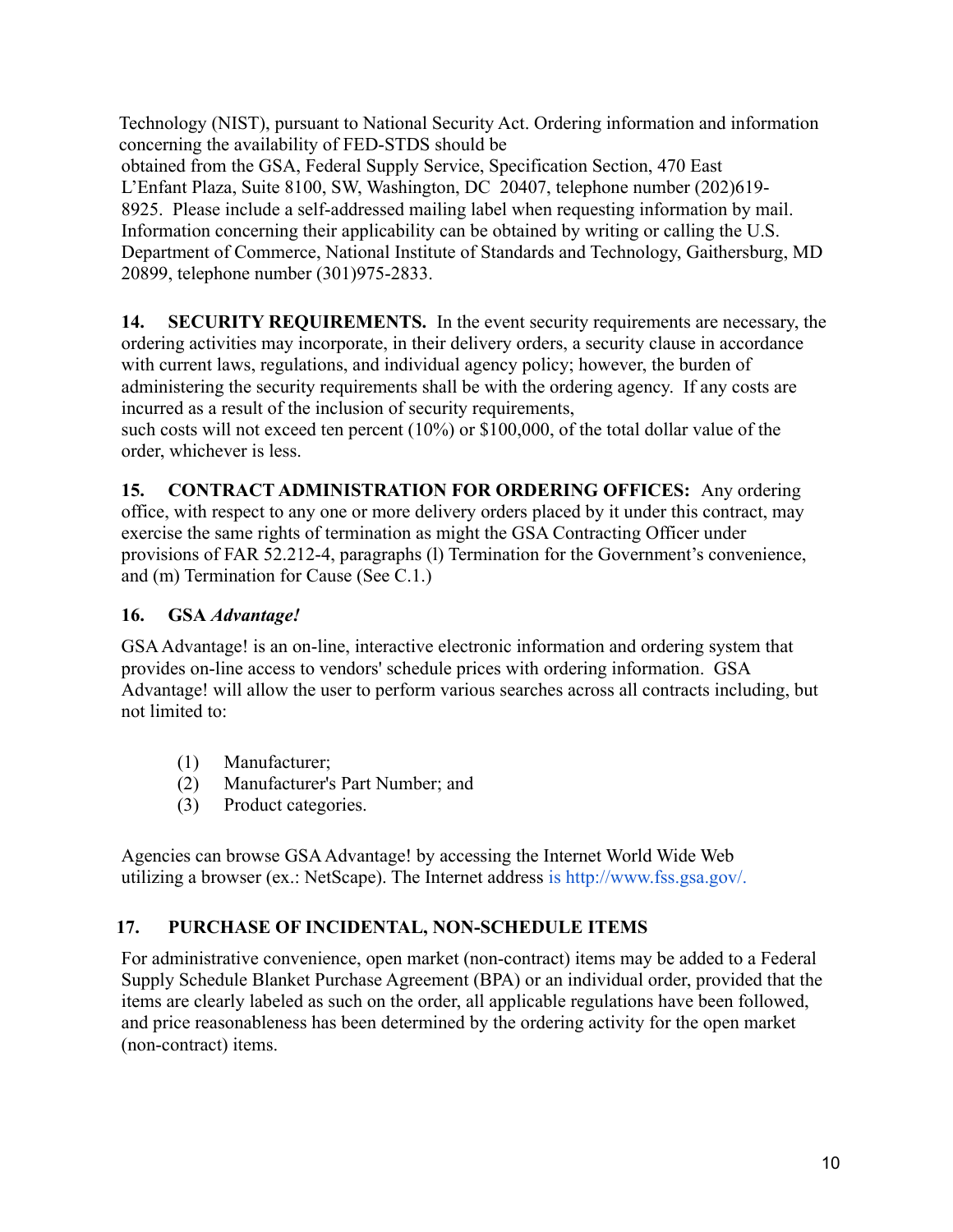## **18. CONTRACTOR COMMITMENTS, WARRANTIES AND REPRESENTATIONS**

a. For the purpose of this contract, commitments, warranties and representations include, in addition to those agreed to for the entire schedule contract:

(1) Time of delivery/installation quotations for individual orders;

(2) Technical representations and/or warranties of products concerning performance, total system performance and/or configuration, physical, design and/or functional characteristics and capabilities of a product/equipment/ service/software package submitted in response to requirements which result in orders under this schedule contract.

(3) Any representations and/or warranties concerning the products made in any literature, description, drawings and/or specifications furnished by the Contractor.

b. The above is not intended to encompass items not currently covered by the GSA Schedule contract.

## **19. OVERSEAS ACTIVITIES**

The terms and conditions of this contract shall apply to all orders for installation, maintenance and repair of equipment in areas listed in the pricelist outside the 48 contiguous states and the District of Columbia, except as indicated below:

Upon request of the Contractor, the Government may provide the Contractor with logistics support, as available, in accordance with all applicable Government regulations. Such Government support will be provided on a reimbursable basis, and will only be provided to the Contractor's technical personnel whose services are exclusively required for the fulfillment of the terms and conditions of this contract.

## **20. BLANKET PURCHASE AGREEMENTS (BPAs)**

Federal Acquisition Regulation (FAR) 13.303-1(a) defines Blanket Purchase Agreements (BPAs) as "…a simplified method of filling anticipated repetitive needs for supplies or services by establishing 'charge accounts' with qualified sources of supply." The use of Blanket Purchase Agreements under the Federal Supply Schedule Program is authorized in accordance with FAR  $13.303-2(c)(3)$ , which reads, in part, as follows:

"BPAs may be established with Federal Supply Schedule Contractors, if not inconsistent with the terms of the applicable schedule contract."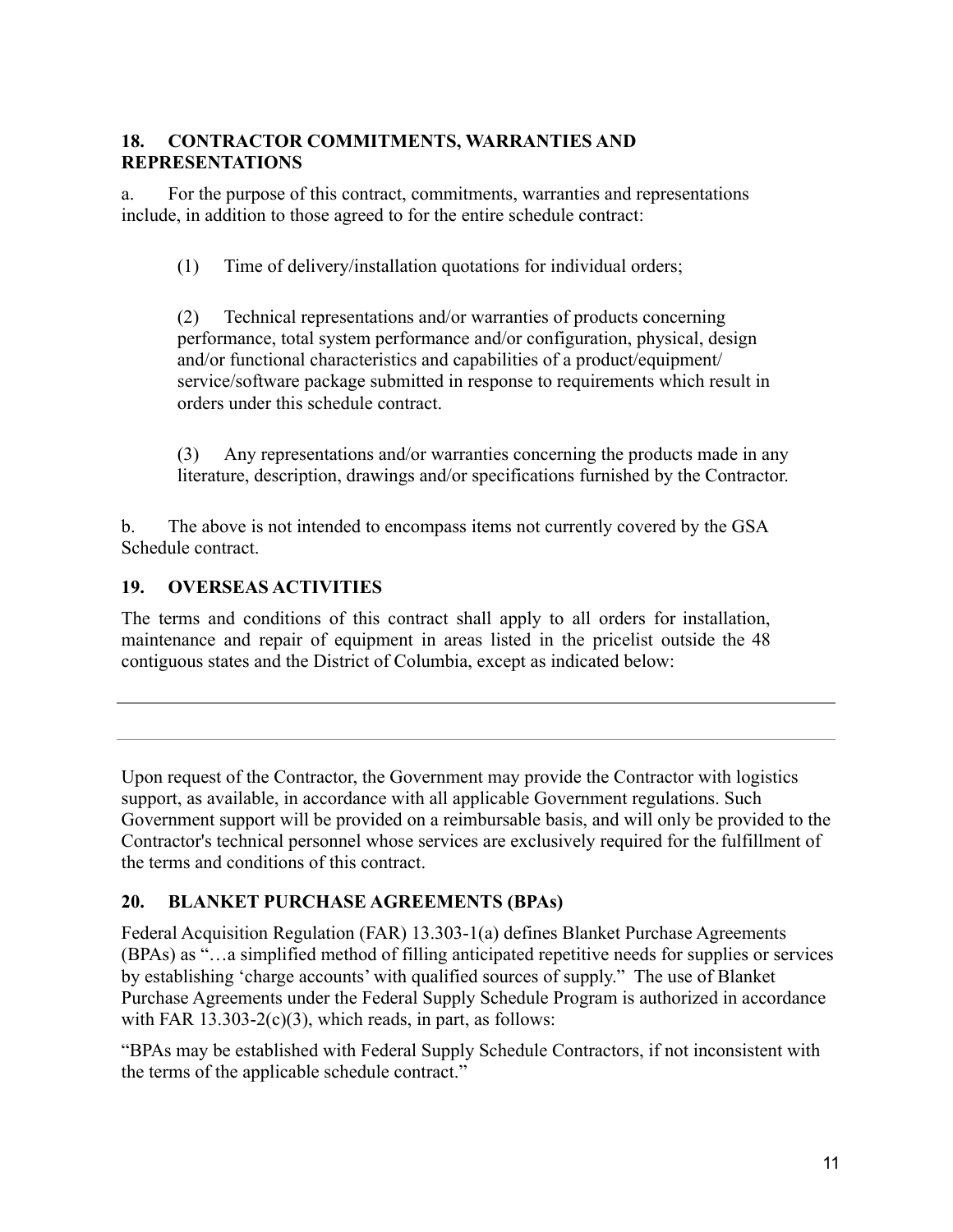Federal Supply Schedule contracts contain BPA provisions to enable schedule users to maximize their administrative and purchasing savings. This feature permits schedule users to set up "accounts" with Schedule Contractors to fill recurring requirements. These accounts establish a period for the BPA and generally address issues such as the frequency of ordering and invoicing, authorized callers, discounts, delivery locations and times. Agencies may qualify for the best quantity/volume discounts available under the contract, based on the potential volume of business that may be generated through such an agreement, regardless of the size of the individual orders. In addition, agencies may be able to secure a discount higher than that available in the contract based on the aggregate volume of business possible under a BPA. Finally, Contractors may be open to a progressive type of discounting where the discount would increase once the sales accumulated under the BPA reach certain prescribed levels. Use of a BPA may be particularly useful with the new Maximum Order feature. See the Suggested Format, contained in this Schedule Pricelist, for customers to consider when using this purchasing tool.

## **21. CONTRACTOR TEAM ARRANGEMENTS**

Contractors participating in contractor team arrangements must abide by all terms and conditions of their respective contracts. This includes compliance with Clauses 552.238- 74, Contractor's Reports of Sales and 552.238-76, Industrial Funding Fee, i.e., each contractor (team member) must report sales and remit the IFF for all products and services provided under its individual contract.

# **22. INSTALLATION, DEINSTALLATION, REINSTALLATION**

The Davis-Bacon Act (40 U.S.C. 276a-276a-7) provides that contracts in excess of \$2,000 to which the United States or the District of Columbia is a party for construction, alteration, or repair (including painting and decorating) of public buildings or public works with the United States, shall contain a clause that no laborer or mechanic employed directly upon the site of the work shall received less than the prevailing wage rates as determined by the Secretary of Labor. The requirements of the Davis-Bacon Act do not apply if the construction work is incidental to the furnishing of supplies, equipment, or services. For example, the requirements do not apply to simple installation or alteration of a public building or public work that is incidental to furnishing supplies or equipment under a supply contract. However, if the construction, alteration or repair is segregable and exceeds \$2,000, then the requirements of the Davis-Bacon Act applies.

The requisitioning activity issuing the task order against this contract will be responsible for proper administration and enforcement of the Federal labor standards covered by the Davis-Bacon Act. The proper Davis-Bacon wage determination will be issued by the ordering activity at the time a request for quotations is made for applicable construction classified installation, deinstallation, and reinstallation services under SIN 132-8.

## **23. SECTION 508 COMPLIANCE.**

I certify that in accordance with 508 of the Rehabilitation Act of 1973, as amended (29 U.S.C. 794d), FAR 39.2, and the Architectural and Transportation Barriers Compliance Board Electronic and Information Technology (EIT) Accessibility Standards (36 CFR 1194) General Services Administration (GSA), that all IT hardware/software/services are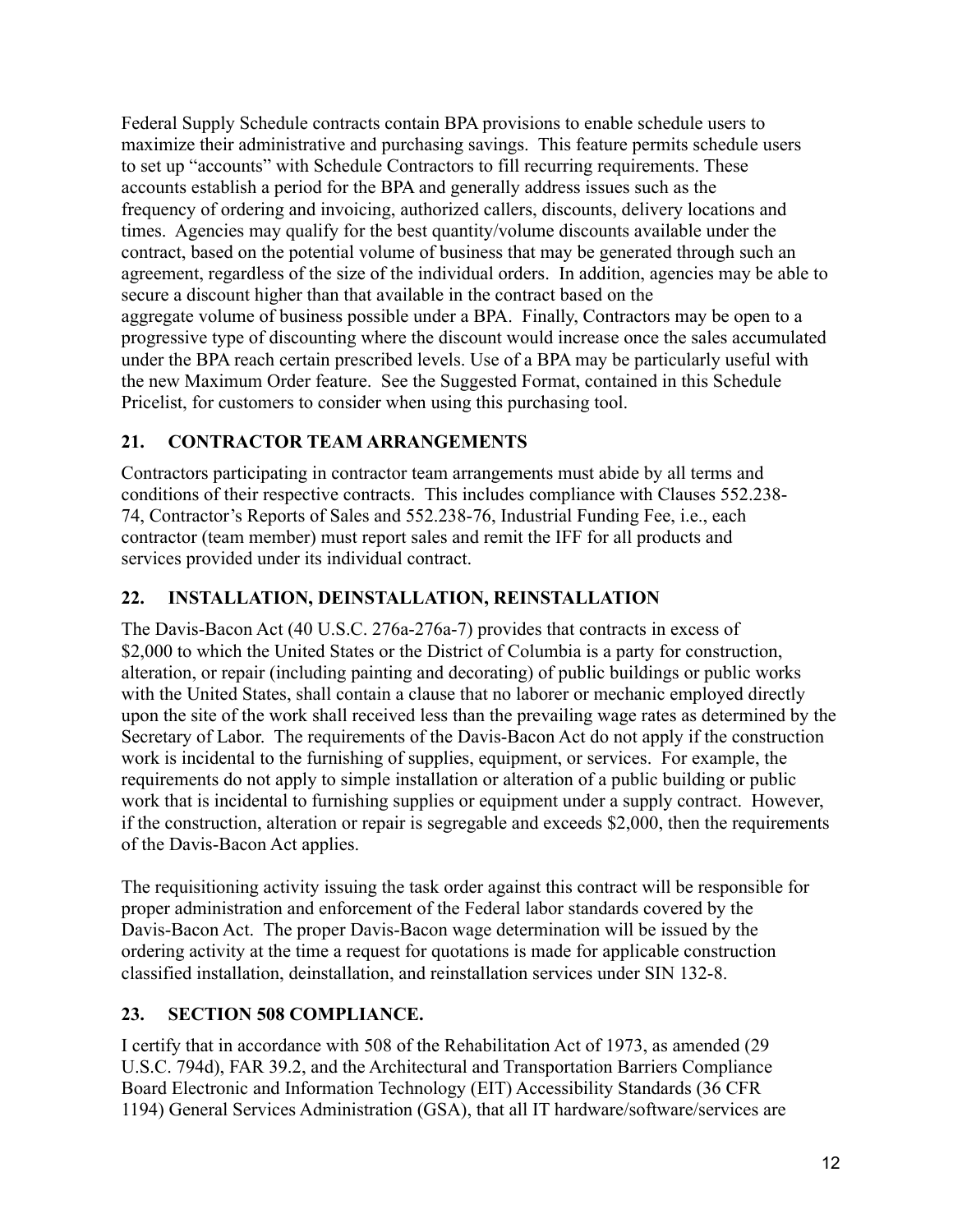508 compliant:

Yes X

 $No$ 

The offeror is required to submit with its offer a designated area on its website that outlines the Voluntary Product Accessibility Template (VPAT) or equivalent qualification, which ultimately becomes the Government Product Accessibility Template (GPAT). Section 508 compliance information on the supplies and services in this contract are available at the following website address (URL):

http://www.hln.com/hln-508/

The EIT standard can be found at: [www.Section508.gov/.](http://www.section508.gov/)

## **24. PRIME CONTRACTOR ORDERING FROM FEDERAL SUPPLY SCHEDULES.**

Prime Contractors (on cost reimbursement contracts) placing orders under Federal Supply Schedules, on behalf of an ordering activity, shall follow the terms of the applicable schedule and authorization and include with each order –

(a) A copy of the authorization from the ordering activity with whom the contractor has the prime contract (unless a copy was previously furnished to the Federal Supply Schedule contractor); and

(b) The following statement:

This order is placed under written authorization from dated In the event of any inconsistency between the terms and conditions of this order and those of your Federal Supply Schedule contract, the latter will govern.

## **25. INSURANCE—WORK ON A GOVERNMENT INSTALLATION (JAN 1997)(FAR 52.228-5)**

(a) The Contractor shall, at its own expense, provide and maintain during the entire performance of this contract, at least the kinds and minimum amounts of insurance required in the Schedule or elsewhere in the contract.

(b) Before commencing work under this contract, the Contractor shall notify the Contracting Officer in writing that the required insurance has been obtained. The policies evidencing required insurance shall contain an endorsement to the effect that any cancellation or any material change adversely affecting the Government's interest shall not be effective—

(1) For such period as the laws of the State in which this contract is to be performed prescribe; or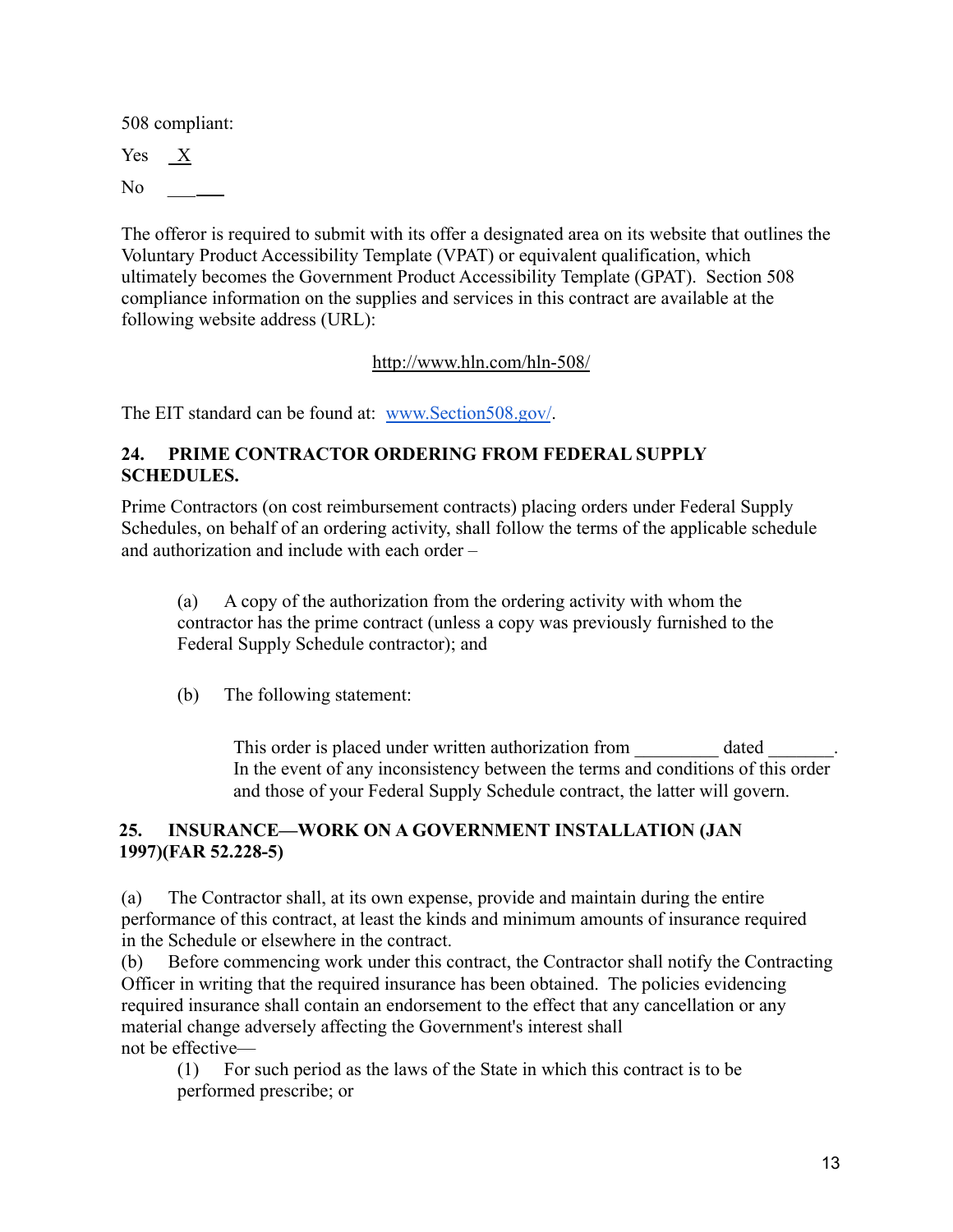(2) Until 30 days after the insurer or the Contractor gives written notice to the Contracting Officer, whichever period is longer.

(c) The Contractor shall insert the substance of this clause, including this paragraph (c), in subcontracts under this contract that require work on a Government installation and shall require subcontractors to provide and maintain the insurance required in the Schedule or elsewhere in the contract. The Contractor shall maintain a copy of all subcontractors' proofs of required insurance, and shall make copies available to the Contracting Officer upon request.

## **26. SOFTWARE INTEROPERABILITY.**

Offerors are encouraged to identify within their software items any component interfaces that support open standard interoperability. An item's interface may be identified as interoperable on the basis of participation in a Government agency-sponsored program or in an independent organization program. Interfaces may be identified by reference to an interface registered in the component registry located at [http://www.core.gov.](http://www.core.gov/)

## **27. ADVANCE PAYMENTS**

A payment under this contract to provide a service or deliver an article for the United States Government may not be more than the value of the service already provided or the article already delivered. Advance or pre-payment is not authorized or allowed under this contract. (31 U.S.C. 3324)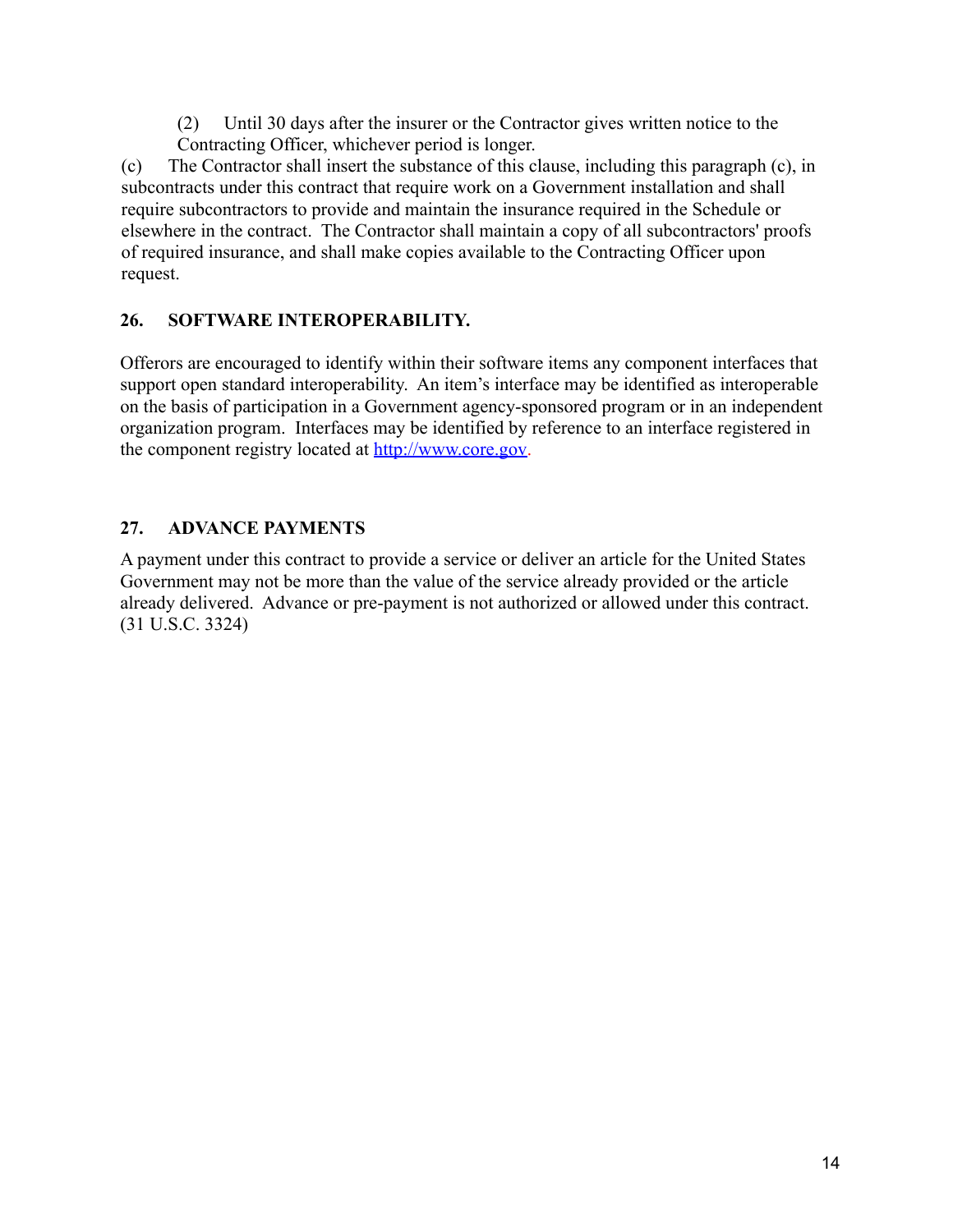# **TERMS AND CONDITIONS APPLICABLE TO INFORMATION TECHNOLOGY (IT) PROFESSIONAL SERVICES (SPECIAL ITEM NUMBER 54151S and 54151HEAL)**

## **1. SCOPE**

a. The prices, terms and conditions stated under Special Item Number 54151S Information Technology Professional Services and Special Item Number 54151HEAL Health Information Technology Services apply exclusively to IT Services within the scope of this Information Technology Schedule.

b. The Contractor shall provide services at the Contractor's facility and/or at the Government location, as agreed to by the Contractor and the ordering office.

## **2. PERFORMANCE INCENTIVES**

a. When using a performance based statement of work, performance incentives may be agreed upon between the Contractor and the ordering office on individual fixed price orders or Blanket Purchase Agreements, for fixed price tasks, under this contract in accordance with this clause.

b. The ordering office must establish a maximum performance incentive price for these services and/or total solutions on individual orders or Blanket Purchase Agreements.

c. To the maximum extent practicable, ordering offices shall consider establishing incentives where performance is critical to the agency's mission and incentives are likely to motivate the contractor. Incentives shall be based on objectively measurable tasks/ d. The above procedures do not apply to Time and Material or labor hour orders.

## **3. ORDERING PROCEDURES FOR SERVICES (REQUIRING A STATEMENT OF WORK)**

FAR 8.402 contemplates that GSA may occasionally find it necessary to establish special ordering procedures for individual Federal Supply Schedules or for some Special Item Numbers (SINs) within a Schedule. GSA has established special ordering procedures for services that require a Statement of Work. These special ordering procedures take precedence over the procedures in FAR 8.404 (b)(2) through (b)(3).

GSA has determined that the prices for services contained in the contractor's price list applicable to this Schedule are fair and reasonable. However, the ordering office using this contract is responsible for considering the level of effort and mix of labor proposed to perform a specific task being ordered and for making a determination that the total firm-fixed price or ceiling price is fair and reasonable.

(a) When ordering services, ordering offices shall—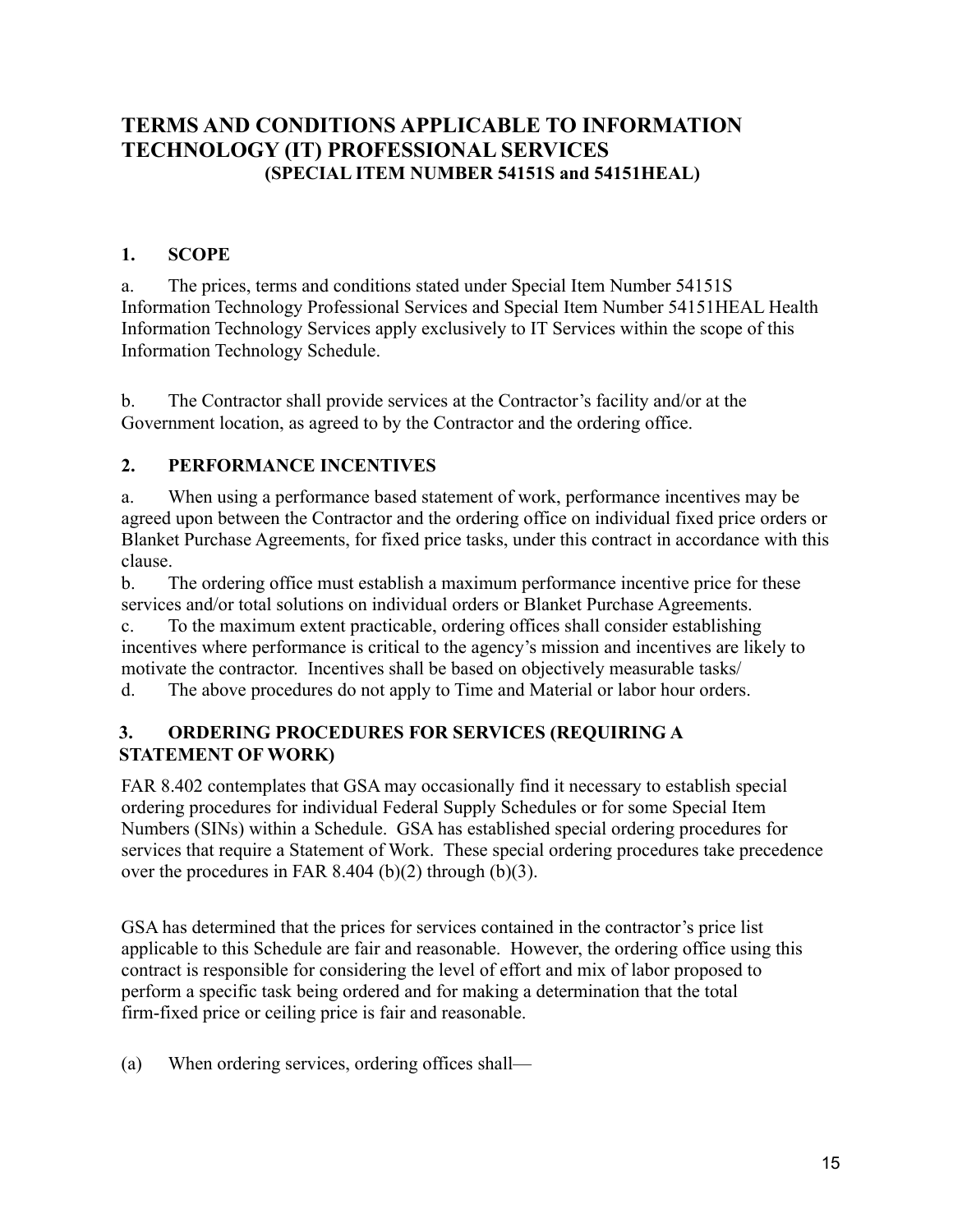#### (1) Prepare a Request (Request for Quote or other communication tool):

(i) A statement of work (a performance-based statement of work is preferred) that outlines, at a minimum, the work to be performed, location of work, period of performance, deliverable schedule, applicable standards, acceptance criteria, and any special requirements (i.e., security clearances, travel, special knowledge, etc.) should be prepared.

(ii) The request should include the statement of work and request the contractors to submit either a firm-fixed price or a ceiling price to provide the services outlined in the statement of work. A firm-fixed price order shall be requested, unless the ordering office makes a determination that it is not possible at the time of placing the order to estimate accurately the extent or duration of the work or to anticipate cost with any reasonable degree of confidence. When such a determination is made, a labor hour or time-and-materials proposal may be requested. The firm-fixed price shall be based on the rates in the schedule contract and shall consider the mix of labor categories and level of effort required to perform the services described in the statement of work. The firm-fixed price of the order should also include any travel costs or other incidental costs related to performance of the services ordered, unless the order provides for

reimbursement of travel costs at the rates provided in the Federal Travel or Joint Travel Regulations. A ceiling price must be established for labor- hour and time-and-materials orders.

(iii) The request may ask the contractors, if necessary or appropriate, to submit a project plan for performing the task, and information on the contractor's experience and/or past performance performing similar tasks.

(iv) The request shall notify the contractors what basis will be used for selecting the contractor to receive the order. The notice shall include the basis for determining whether the contractors are technically qualified and provide an explanation regarding the intended use of any experience and/or past performance information in determining technical qualification of responses. If consideration will be limited to schedule contractors who are small business concerns as permitted by paragraph (2)(i) below, the request shall notify the contractors that will be the case.

#### (2) Transmit the Request to Contractors:

(i) Based upon an initial evaluation of catalogs and price lists, the ordering office should identify the contractors that appear to offer the best value (considering the scope of services offered, pricing and other factors such as contractors' locations, as appropriate). When buying IT professional services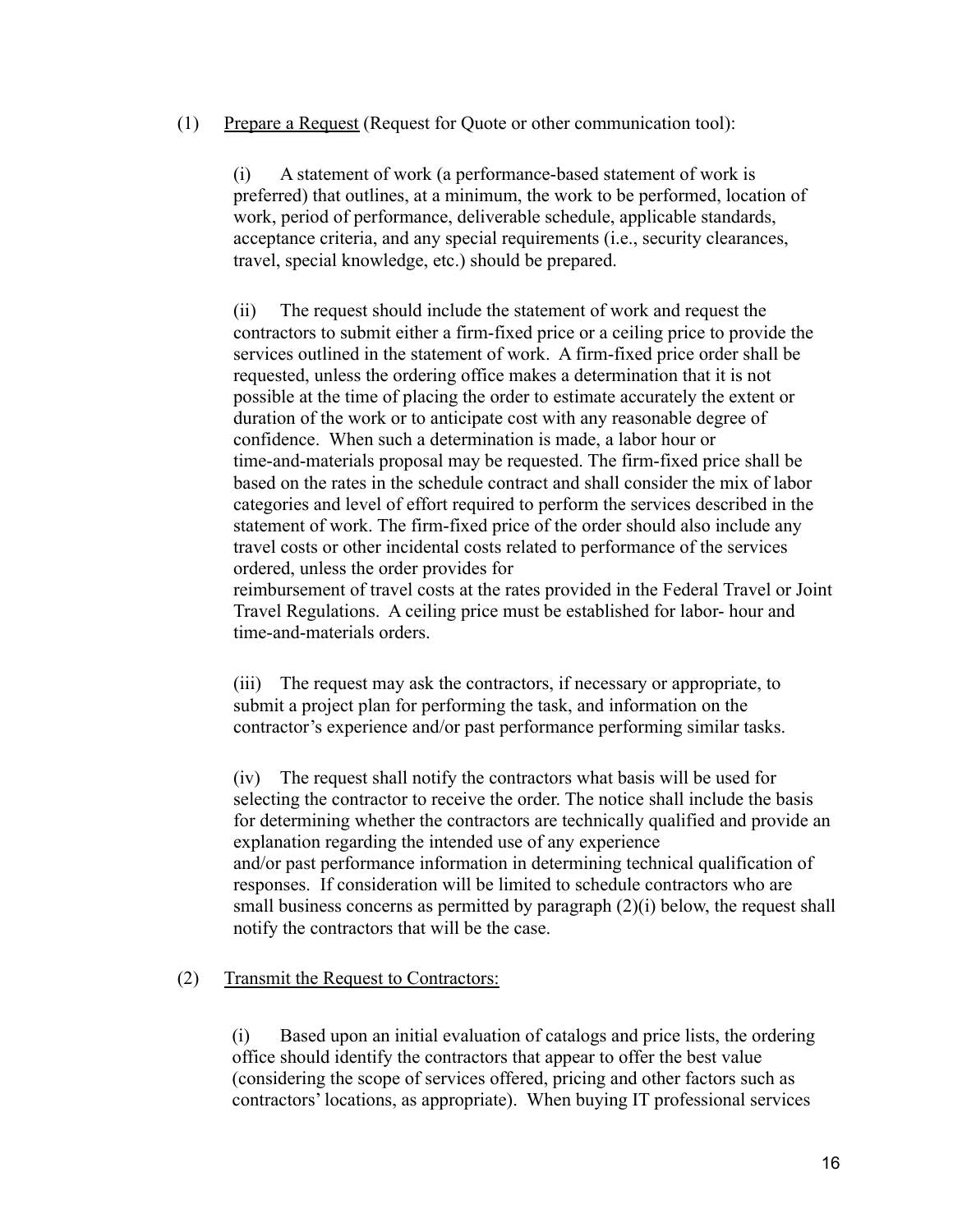under SIN 54151S ONLY, the ordering office, at its discretion, may limit consideration to those schedule contractors that are small business concerns. This limitation is not applicable when buying supplies and/or services under other SINs as well as SIN 54151S. The limitation may only be used when at least three (3) small businesses that appear to offer services that will meet the agency's needs are available, if the order is estimated to exceed the micro-purchase threshold.such as contractors' locations, as appropriate). When buying IT professional services under SIN 54151S ONLY, the ordering office, at its discretion, may limit consideration to those schedule contractors that are small business concerns. This limitation is not applicable when buying supplies and/or services under other SINs as well as SIN 54151S. The limitation may only be used when at least three (3) small businesses that appear to offer services that will meet the agency's needs are available, if the order is estimated to exceed the micro-purchase threshold.

(ii) The request should be provided to three (3) contractors if the proposed order is estimated to exceed the micro-purchase threshold, but not exceed the maximum order threshold. For proposed orders exceeding the maximum order threshold, the request should be provided to additional contractors that offer services that will meet the agency's needs. Ordering offices should strive to minimize the contractors' costs associated with responding to requests for quotes for specific orders. Requests should be tailored to the minimum level necessary for adequate evaluation and selection for order placement. Oral presentations should be considered, when possible.

(3) Evaluate Responses and Select the Contractor to Receive the Order: After responses have been evaluated against the factors identified in the request, the order should be placed with the schedule contractor that represents the best value. (See FAR 8.404)

(b) The establishment of Federal Supply Schedule Blanket Purchase Agreements (BPAs) for recurring services is permitted when the procedures outlined herein are followed. All BPAs for services must define the services that may be ordered under the BPA, along with delivery or performance time frames, billing procedures, etc. The potential volume of orders under BPAs, regardless of the size of individual orders, may offer the ordering office the opportunity to secure volume discounts. When establishing BPAs, ordering offices shall—

(1) Inform contractors in the request (based on the agency's requirement) if a single BPA or multiple BPAs will be established, and indicate the basis that will be used for selecting the contractors to be awarded the BPAs.

(i) SINGLE BPA: Generally, a single BPA should be established when the ordering office can define the tasks to be ordered under the BPA and establish a firm-fixed price or ceiling price for individual tasks or services to be ordered. When this occurs, authorized users may place the order directly under the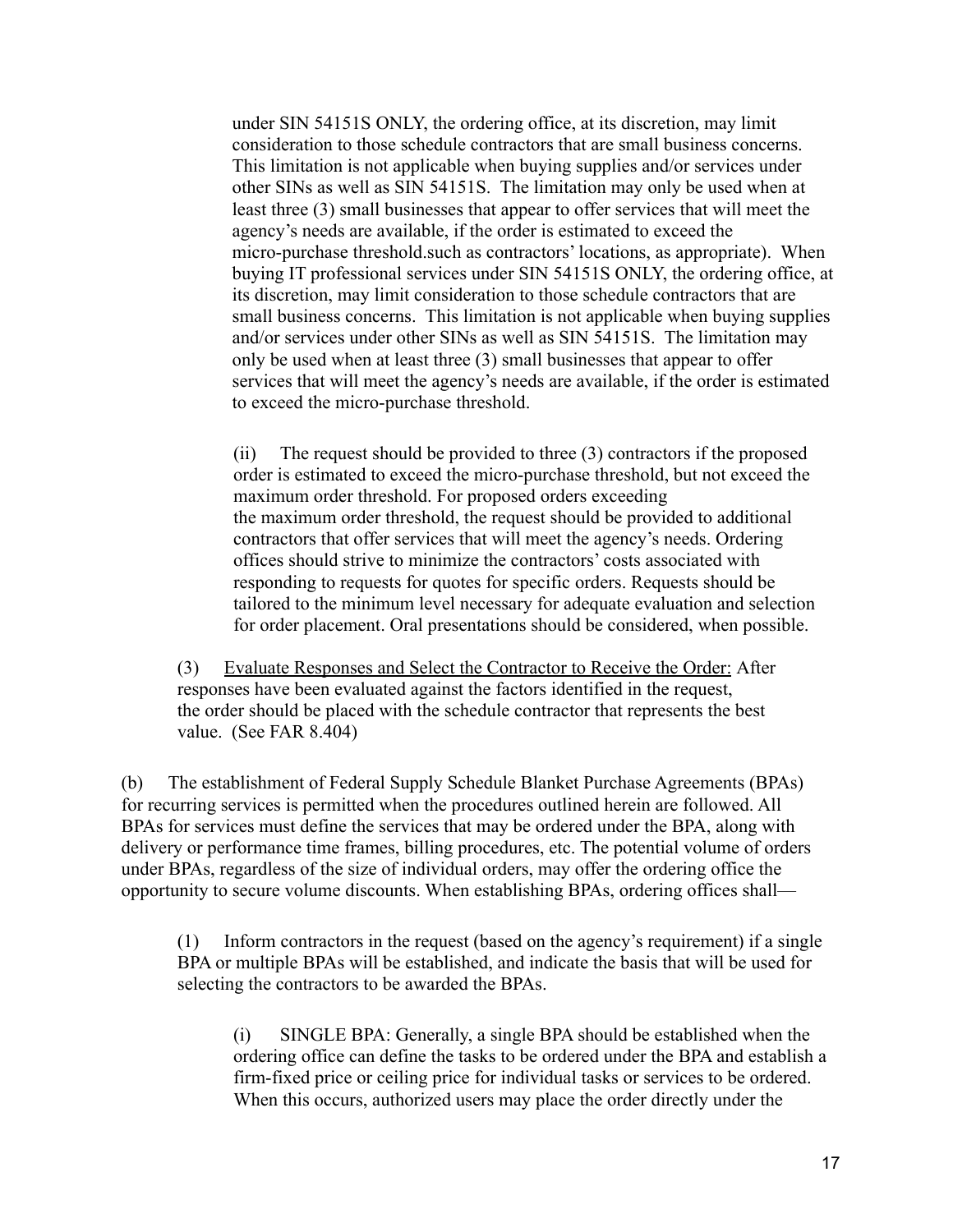established BPA when the need for service arises. The schedule contractor that represents the best value should be awarded the BPA. (See FAR 8.404)

(ii) MULTIPLE BPAs: When the ordering office determines multiple BPAs are needed to meet its requirements, the ordering office should determine which contractors can meet any technical qualifications before establishing the BPAs. When multiple BPAs are established, the

authorized users must follow the procedures in  $(a)(2)(ii)$  above and then place the order with the Schedule contractor that represents the best value.

(2) Review BPAs Periodically: Such reviews shall be conducted at least annually. The purpose of the review is to determine whether the BPA still represents the best value. (See FAR 8.404)

(c) The ordering office should give preference to small business concerns when two or more contractors can provide the services at the same firm-fixed price or ceiling price.

(d) When the ordering office's requirement involves both products as well as executive, administrative and/or professional services, the ordering office should total the prices for the products and the firm-fixed price for the services and select the contractor that represents the best value. (See FAR 8.404)

The ordering office, at a minimum, should document orders by identifying the contractor from which the services were purchased, the services purchased, and the amount paid. If other than a firm-fixed price order is placed, such documentation should include the basis for the determination to use a labor-hour or time-and-materials order. For agency requirements in excess of the micro-purchase threshold, the order file should document the evaluation of Schedule contractors' quotes that formed the basis for the selection of the contractor that received the order and the rationale for any trade-offs made in making the selection.

Ordering procedures for other services available on schedule at fixed prices for specifically defined services or tasks should use the procedures in FAR 8.404. These procedures are listed in the pricelist, under "Information for Ordering Offices," paragraph #12.

## **4. ORDER**

a. Agencies may use written orders, EDI orders, blanket purchase agreements, individual purchase orders, or task orders for ordering services under this contract. Blanket Purchase Agreements shall not extend beyond the end of the contract period; all services and delivery shall be made and the contract terms and conditions shall continue in effect until the completion of the order. Orders for tasks which extend beyond the fiscal year for which funds are available shall include FAR 52.232-19 Availability of Funds for the Next Fiscal Year. The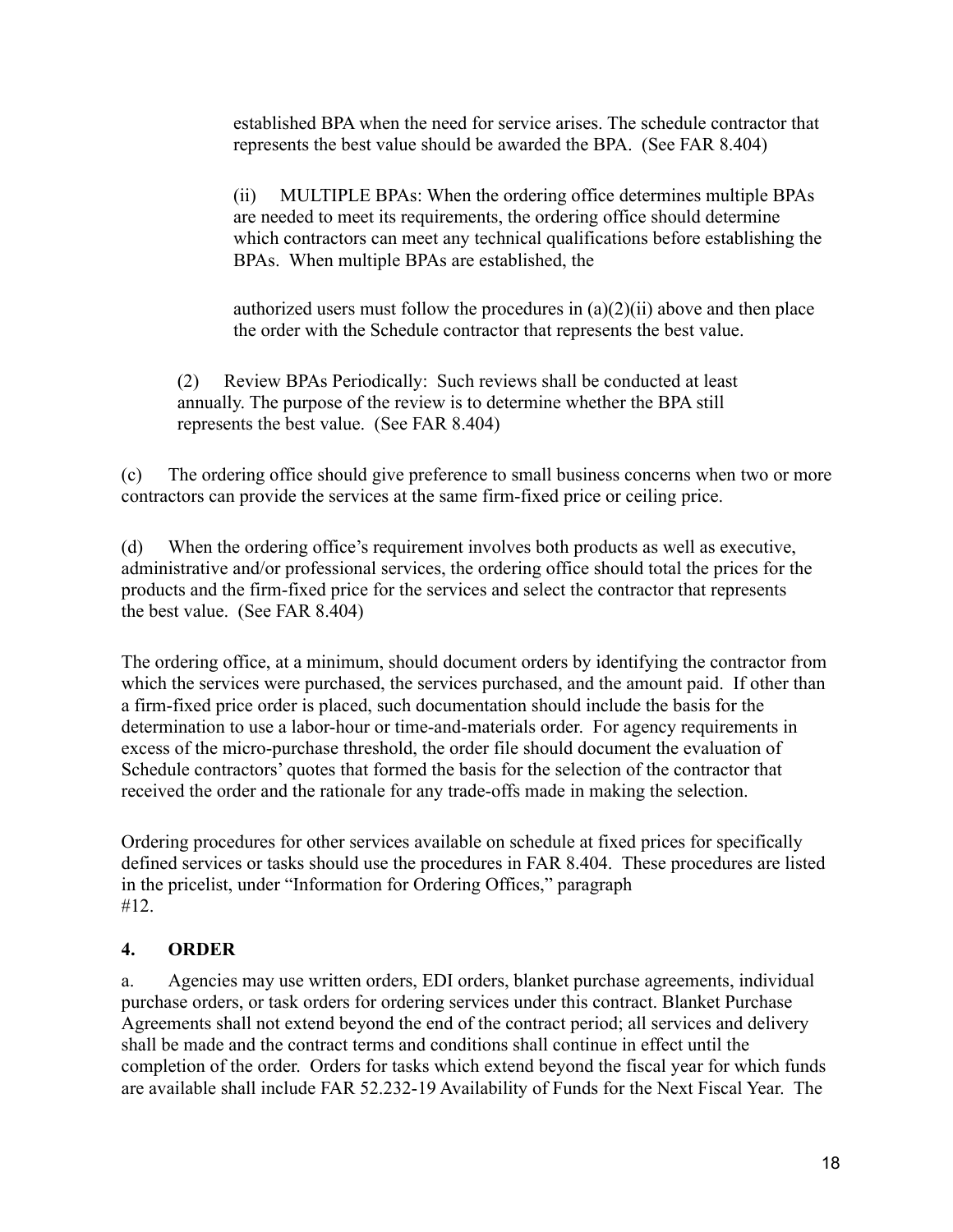purchase order shall specify the availability of funds and the period for which funds are available.

b. All task orders are subject to the terms and conditions of the contract. In the event of conflict between a task order and the contract, the contract will take precedence.

# **5. PERFORMANCE OF SERVICES**

a. The Contractor shall commence performance of services on the date agreed to by the Contractor and the ordering office.

b. The Contractor agrees to render services only during normal working hours, unless otherwise agreed to by the Contractor and the ordering office.

c. The Agency should include the criteria for satisfactory completion for each task in the Statement of Work or Delivery Order. Services shall be completed in a good and workmanlike manner.

d. Any Contractor travel required in the performance of IT Services must comply with the Federal Travel Regulation or Joint Travel Regulations, as applicable, in effect on the date(s) the travel is performed. Established Federal Government per diem rates will apply to all Contractor travel. Contractors cannot use GSA city pair contracts.

# **6. INSPECTION OF SERVICES**

The Inspection of Services–Fixed Price (AUG 1996) clause at FAR 52.246-4 applies to firm-fixed price orders placed under this contract. The Inspection–Time-and-Materials and Labor-Hour (JAN 1986) clause at FAR 52.246-6 applies to time-and-materials and labor-hour orders placed under this contract.

# **7. RESPONSIBILITIES OF THE CONTRACTOR**

The Contractor shall comply with all laws, ordinances, and regulations (Federal, State, City, or otherwise) covering work of this character. If the end product of a task order is software, then FAR 52.227-14 Rights in Data – General, may apply.

# **8. RESPONSIBILITIES OF THE GOVERNMENT**

Subject to security regulations, the ordering office shall permit Contractor access to all facilities necessary to perform the requisite IT Services.

# **9. INDEPENDENT CONTRACTOR**

All IT Services performed by the Contractor under the terms of this contract shall be as an independent Contractor, and not as an agent or employee of the Government.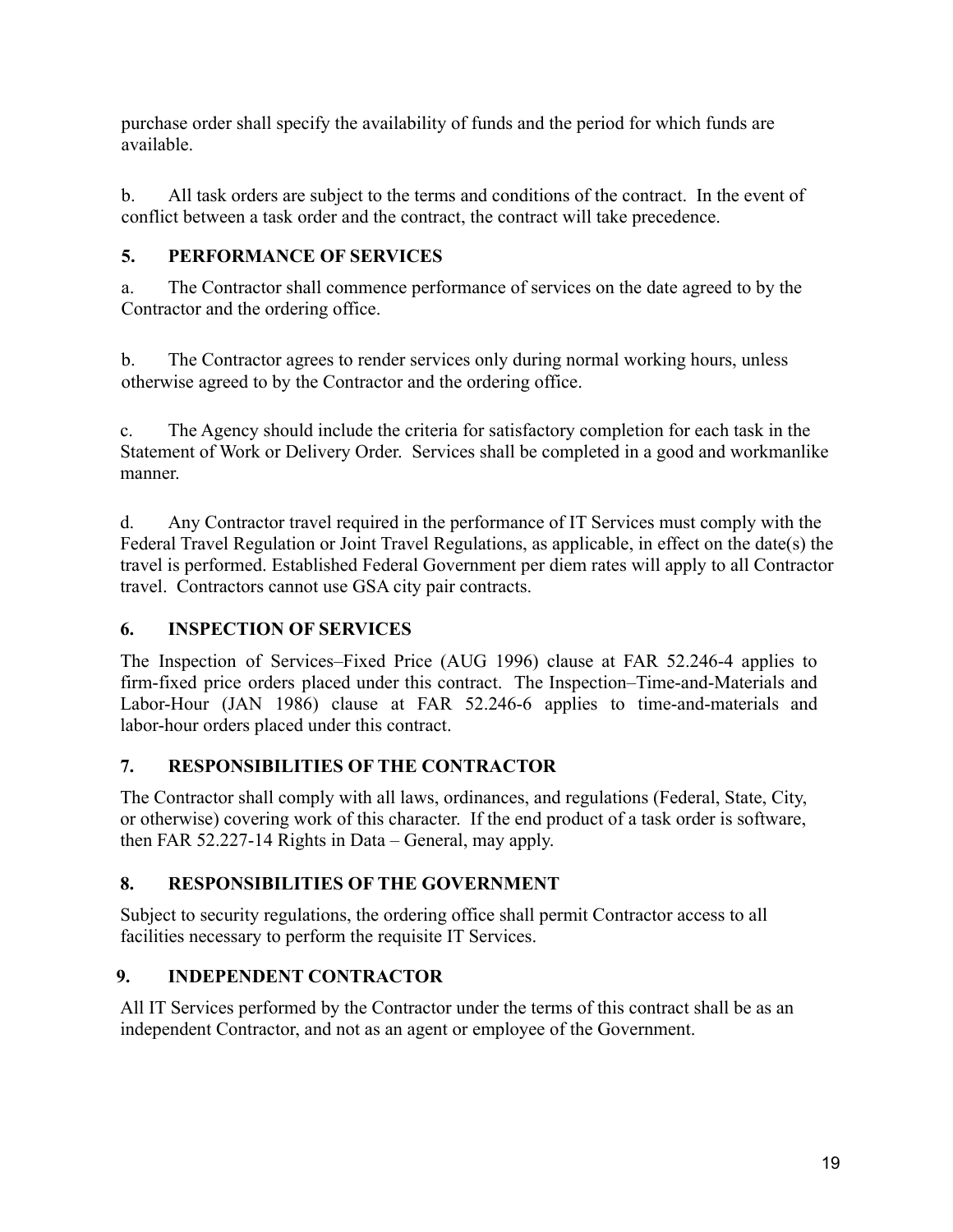## **10. ORGANIZATIONAL CONFLICTS OF INTEREST**

#### a. Definitions.

"Contractor" means the person, firm, unincorporated association, joint venture, partnership, or corporation that is a party to this contract.

"Contractor and its affiliates" and "Contractor or its affiliates" refers to the Contractor, its chief executives, directors, officers, subsidiaries, affiliates, subcontractors at any tier, and consultants and any joint venture involving the Contractor, any entity into or with which the Contractor subsequently merges or affiliates, or any other successor or assignee of the Contractor.

An "Organizational conflict of interest" exists when the nature of the work to be performed under a proposed Government contract, without some restriction on activities by the Contractor and its affiliates, may either (i) result in an unfair competitive advantage to the Contractor or its affiliates or (ii) impair the Contractor's or its affiliates' objectivity in performing contract work.

b. To avoid an organizational or financial conflict of interest and to avoid prejudicing the best interests of the Government, ordering offices may place restrictions on the Contractors, its affiliates, chief executives, directors, subsidiaries and subcontractors at any tier when placing orders against schedule contracts. Such restrictions shall be consistent with FAR 9.505 and shall be designed to avoid, neutralize, or mitigate organizational conflicts of interest that might otherwise exist in situations related to individual orders placed against the schedule contract. Examples of situations, which may require restrictions, are provided at FAR 9.508.

#### **11 INVOICES**

The Contractor, upon completion of the work ordered, shall submit invoices for IT services. Progress payments may be authorized by the ordering office on individual orders if appropriate. Progress payments shall be based upon completion of defined milestones or interim products. Invoices shall be submitted monthly for recurring services performed during the preceding month.

## **12. PAYMENTS**

For firm-fixed price orders the Government shall pay the Contractor, upon submission of proper invoices or vouchers, the prices stipulated in this contract for service rendered and accepted. Progress payments shall be made only when authorized by the order. For time-and-materials orders, the Payments under Time-and-Materials and Labor-Hour Contracts (Alternate I (APR 1984)) at FAR 52.232-7 applies to time-and-materials orders placed under this contract. For labor-hour orders, the Payment under Time-and-Materials and Labor-Hour Contracts (FEB 1997) (Alternate II (JAN 1986)) at FAR 52.232-7 applies to labor-hour orders placed under this contract.

#### **13. RESUMES**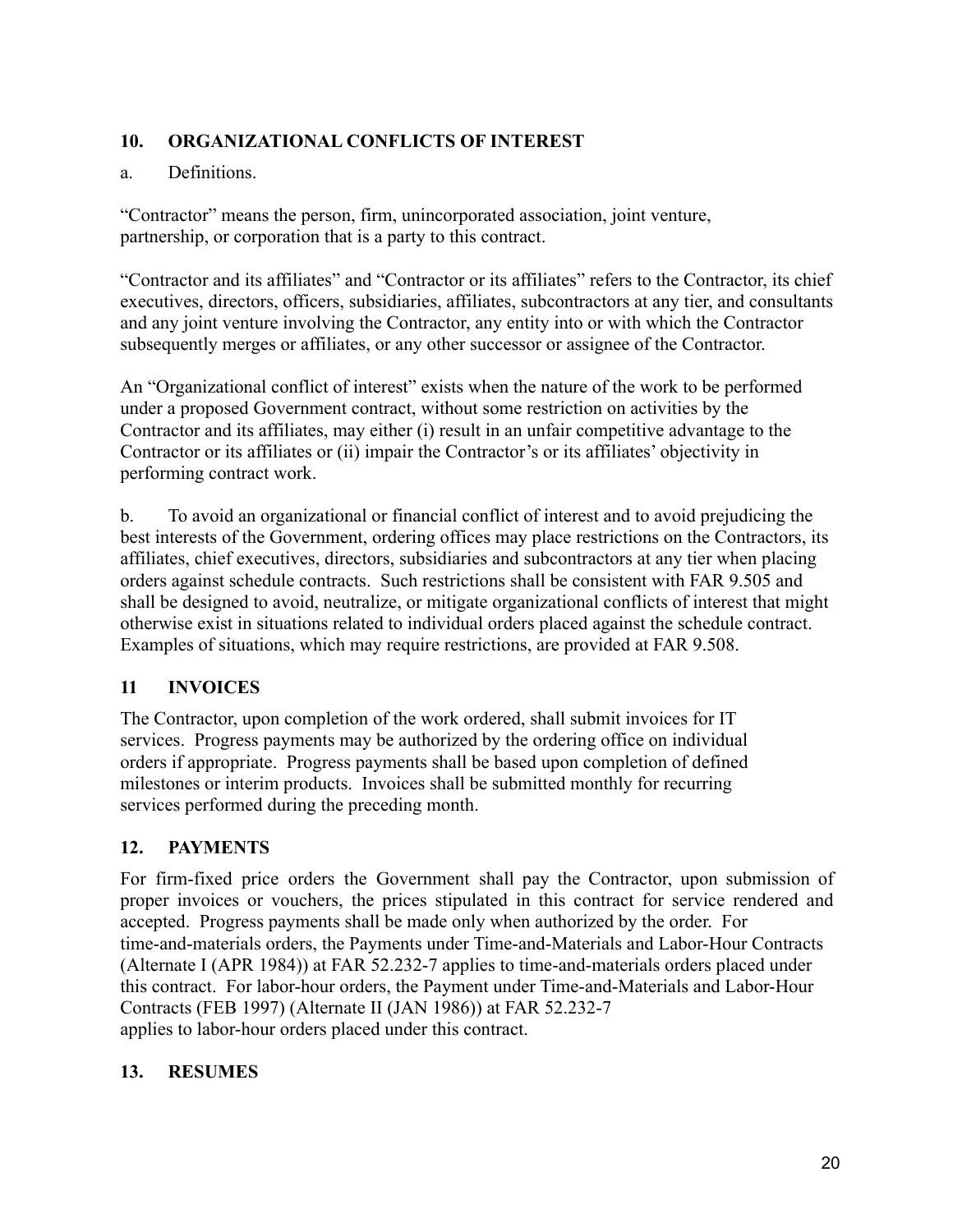Resumes shall be provided to the GSA Contracting Officer or the user agency upon request.

## **14. INCIDENTAL SUPPORT COSTS**

Incidental support costs are available outside the scope of this contract. The costs will be negotiated separately with the ordering agency in accordance with the guidelines set forth in the FAR.

## **15. APPROVAL OF SUBCONTRACTS**

The ordering activity may require that the Contractor receive, from the ordering activity's Contracting Officer, written consent before placing any subcontract for furnishing any of the work called for in a task order.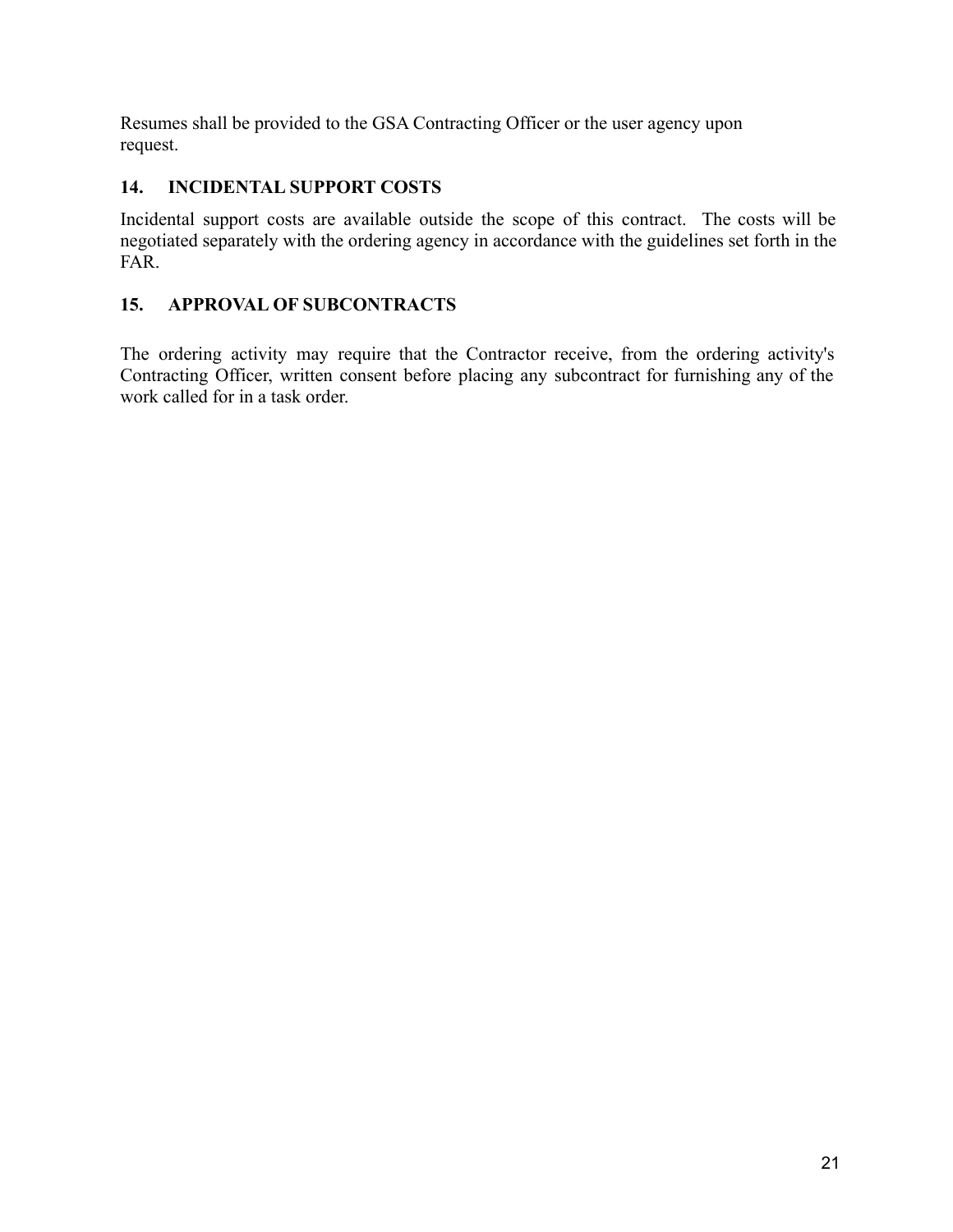# **16. DESCRIPTION OF IT SERVICES AND PRICING**

a. The services of HLN Consulting, LLC include, but are not limited to, the following (as appropriate for each SIN):

# **GSA Schedule Skill Category Descriptions**

**Job Title:** Principal

**Minimum/General Experience:** At least 7 years experience managing medium to large scale projects. Substantial experience managing client-company relationships.

**Functional Responsibilities:** Serves as project director and client engagement manager. Sets overall strategic direction for a project. Negotiates and makes decisions on behalf of the company with respect to specific engagements. Proposes and assigns project staff. Ensures overall quality of staff work.

**Minimum Education:** Bachelor's degree. Advanced degree preferred or equivalent experience.

**Job Title:** Project Manager III

**Minimum/General Experience:** At least 7 years experience managing information technology projects. Ability to manage a team of IT professionals.

**Functional Responsibilities:** Serves as day-to-day project manager for medium- to large-scale IT projects. Works with technical team to identify appropriate tools and techniques to satisfy client requirements. Participates in project status meetings. Manages project staff. Ensures quality of staff work. Represents company to clients. Conducts JAD sessions and focus groups. Maintains project websites.

**Minimum Education:** Bachelor's degree or equivalent experience.

**Job Title:** Project Manager II

**Minimum/General Experience:** At least 4 years experience managing information technology projects. Ability to manage a team of IT professionals.

**Functional Responsibilities:** Serves as day-to-day project manager for medium- to large-scale IT projects. Works with technical team to identify appropriate tools and techniques to satisfy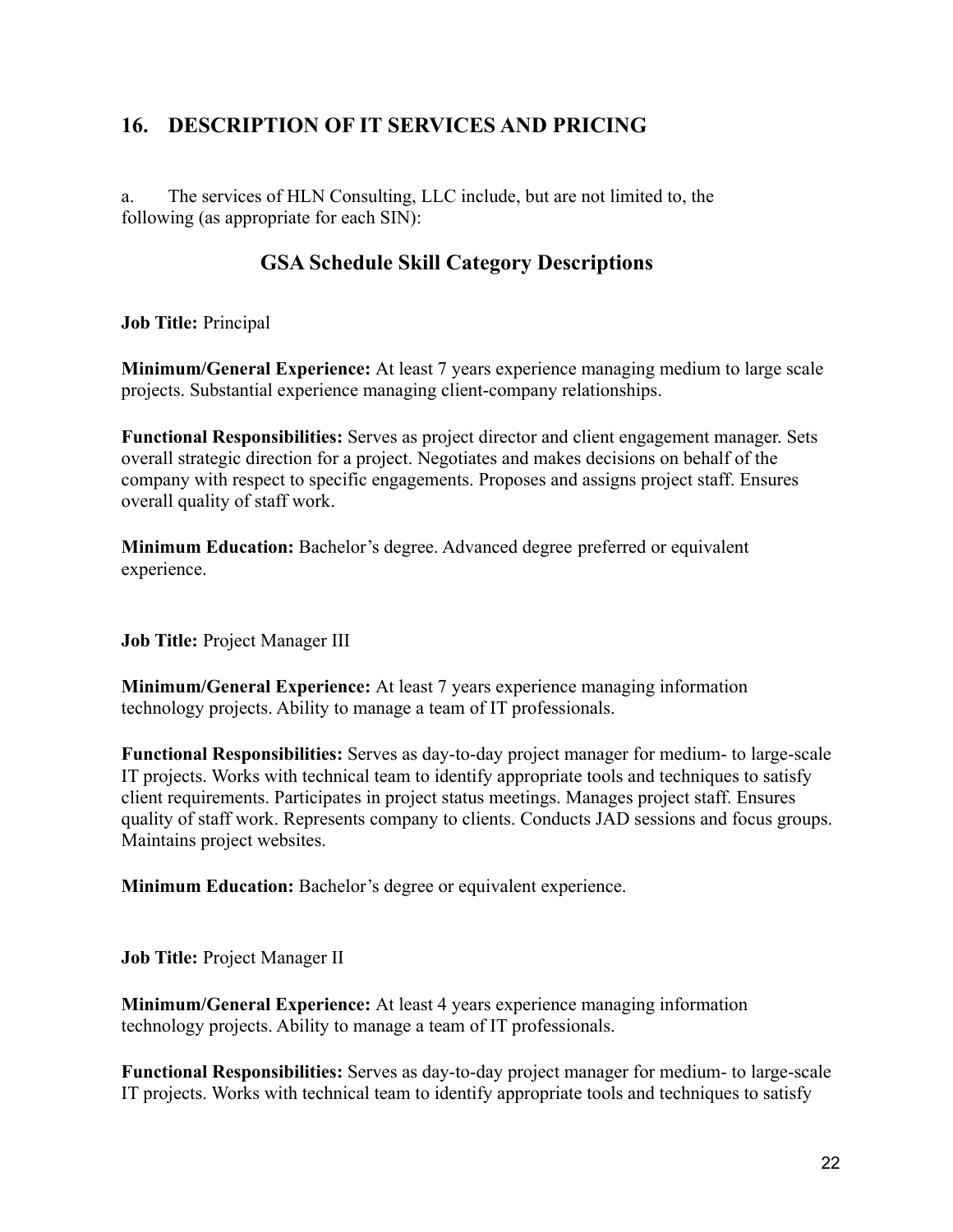client requirements. Participates in project status meetings. Manages project staff. Ensures quality of staff work. Represents company to clients. Conducts JAD sessions and focus groups. Maintains project websites.

**Minimum Education:** Bachelor's degree or equivalent experience.

**Job Title:** Project Manager I

**Minimum/General Experience:** At least 2 years experience managing information technology projects. Ability to manage a team of IT professionals.

**Functional Responsibilities:** Serves as day-to-day project manager for small to medium- scale IT projects. Works with technical team to identify appropriate tools and techniques to satisfy client requirements. Participates in project status meetings. Manages project staff. Ensures quality of staff work. Represents company to clients. Conducts JAD sessions and focus groups. Maintains project websites.

**Minimum Education:** Bachelor's degree or equivalent experience.

**Job Title:** Programmer/Analyst IV

**Minimum/General Experience:** At least 10 years systems analysis and programming experience. Proficiency in all aspects of software development life cycle

**Functional Responsibilities:** Lead software design, development and testing efforts. Develops, implements, and reviews systems and databases. Develops, implements, and reviews software deployment plans. Develops, writes, and reviews system requirements and specifications documents. Participates in and leads JAD sessions and focus groups. Leads project sub-teams and supervises work of other programmer/analysts. Develops standards and approaches for use by programming team.

**Minimum Education:** Bachelor's degree or equivalent professional experience.

**Job Title:** Programmer/Analyst III

**Minimum/General Experience:** At least 7 years systems analysis and programming experience. Proficiency in all aspects of software development life cycle

**Functional Responsibilities:** Performs software design, development and testing. Develops and implements systems and databases. Develops and implements software deployment plans. Develops and writes system requirements and specifications documents. Participates in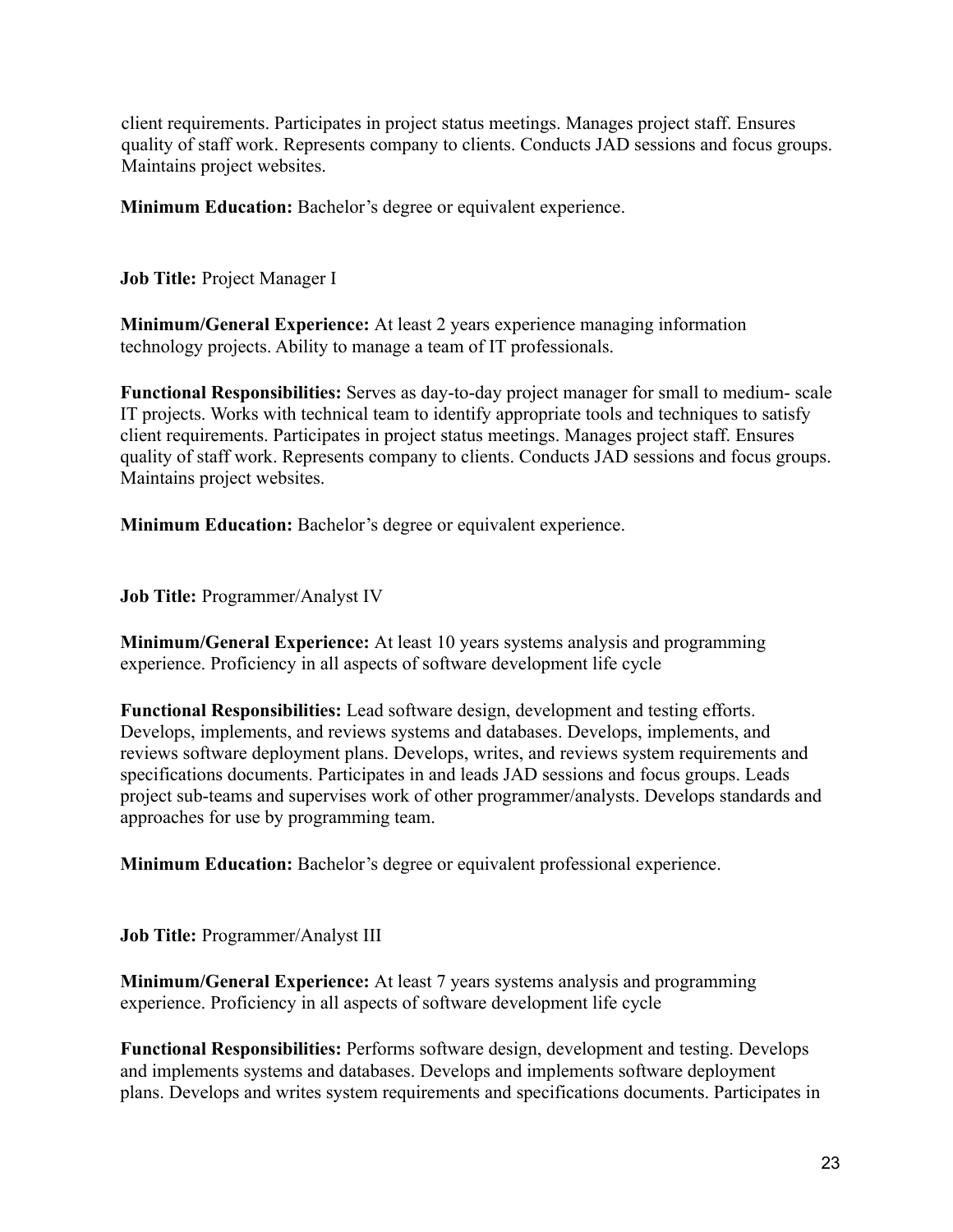JAD sessions and focus groups. May Lead project sub-teams and supervises work of other programmer/analysts. Develops standards and approaches for use by programming team.

**Minimum Education:** Bachelor's degree or equivalent professional experience.

**Job Title:** Programmer/Analyst II

**Minimum/General Experience:** At least 4 years systems analysis and programming experience. Proficiency in most aspects of software development life cycle

**Functional Responsibilities:** Performs software design, development and testing. Develops and implements systems and databases. Develops and implements software deployment plans. Develops and writes system requirements and specifications documents. Participates in JAD sessions and focus groups. May Lead project sub-teams and supervises work of other programmer/analysts.

**Minimum Education:** Bachelor's degree or equivalent professional experience.

**Job Title:** Programmer/Analyst I

**Minimum/General Experience:** At least 1 year systems analysis and programming experience. Proficiency in some aspects of software development life cycle

**Functional Responsibilities:** Performs software design, development and testing. Develops and implements systems and databases. Develops and implements software deployment plans. Develops and writes system requirements and specifications documents.

**Minimum Education:** Bachelor's degree or equivalent professional experience.

**Job Title:** Specialist IV

**Minimum/General Experience:** At least 10 years experience in analysis of business or functional issues or technology planning. Substantial knowledge of industry best practices. Experience analyzing systems and developing alternative solutions.

**Functional Responsibilities:** Work with clients to understand, document and improve work flow. Lead functional teams to develop new systems solutions. Perform research. Support technical team with functional/business knowledge. Speak at conferences and meetings. Conduct JAD sessions and focus groups with clients.

**Minimum Education:** Bachelor's degree. Advanced degree preferred or equivalent experience.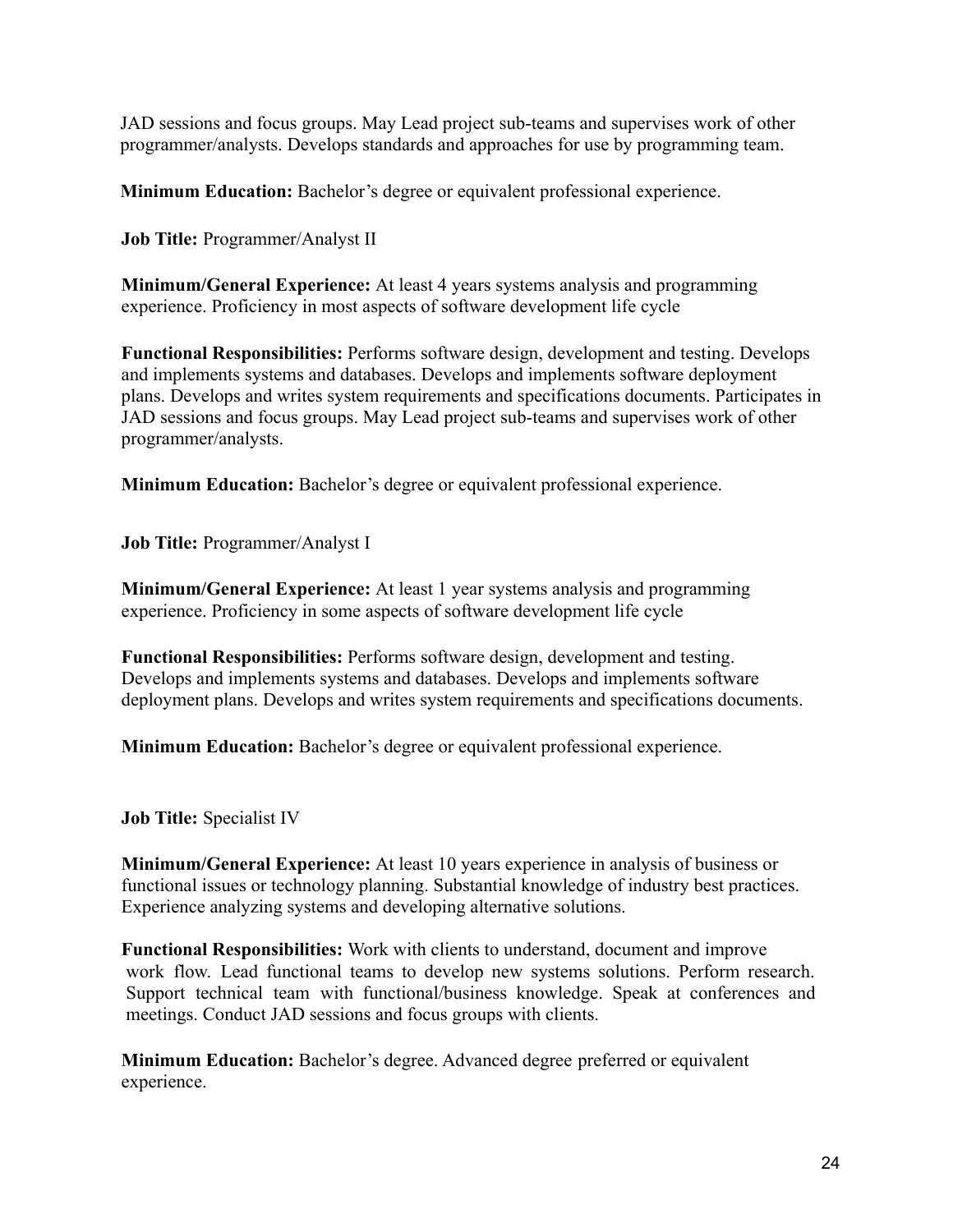**Job Title:** Specialist III

**Minimum/General Experience:** At least 7 years experience in analysis of business or functional issues or technology planning. Substantial knowledge of industry best practices. Experience analyzing systems and developing alternative solutions.

**Functional Responsibilities:** Work with clients to understand, document and improve work flow. Lead functional teams to develop new systems solutions. Perform research. Support technical team with functional/business knowledge. Speak at conferences and meetings. Conduct JAD sessions and focus groups with clients.

**Minimum Education:** Bachelor's degree. Advanced degree preferred or equivalent experience.

#### **Job Title:** Specialist II

**Minimum/General Experience:** At least 4 years experience in analysis of business or functional issues or technology planning. Knowledge of industry best practices. Experience analyzing systems and developing alternative solutions.

**Functional Responsibilities:** Work with clients to understand, document and improve work flow. Lead or serve on functional teams to develop new systems solutions. Perform research. Support technical team with functional/business knowledge. Speak at conferences and meetings. Conduct JAD sessions and focus groups with clients. Write and develop documentation.

**Minimum Education:** Bachelor's degree. Advanced degree preferred or equivalent experience.

#### **Job Title:** Specialist I

**Minimum/General Experience:** At least 1 year experience in analysis of business or functional issues or technology planning. Experience analyzing systems and developing alternative solutions.

**Functional Responsibilities:** Work with clients to understand, document and improve work flow. Serve on functional teams to develop new systems solutions. Perform research. Support technical team with functional/business knowledge. Write and develop.

**Minimum Education:** Bachelor's degree or equivalent experience.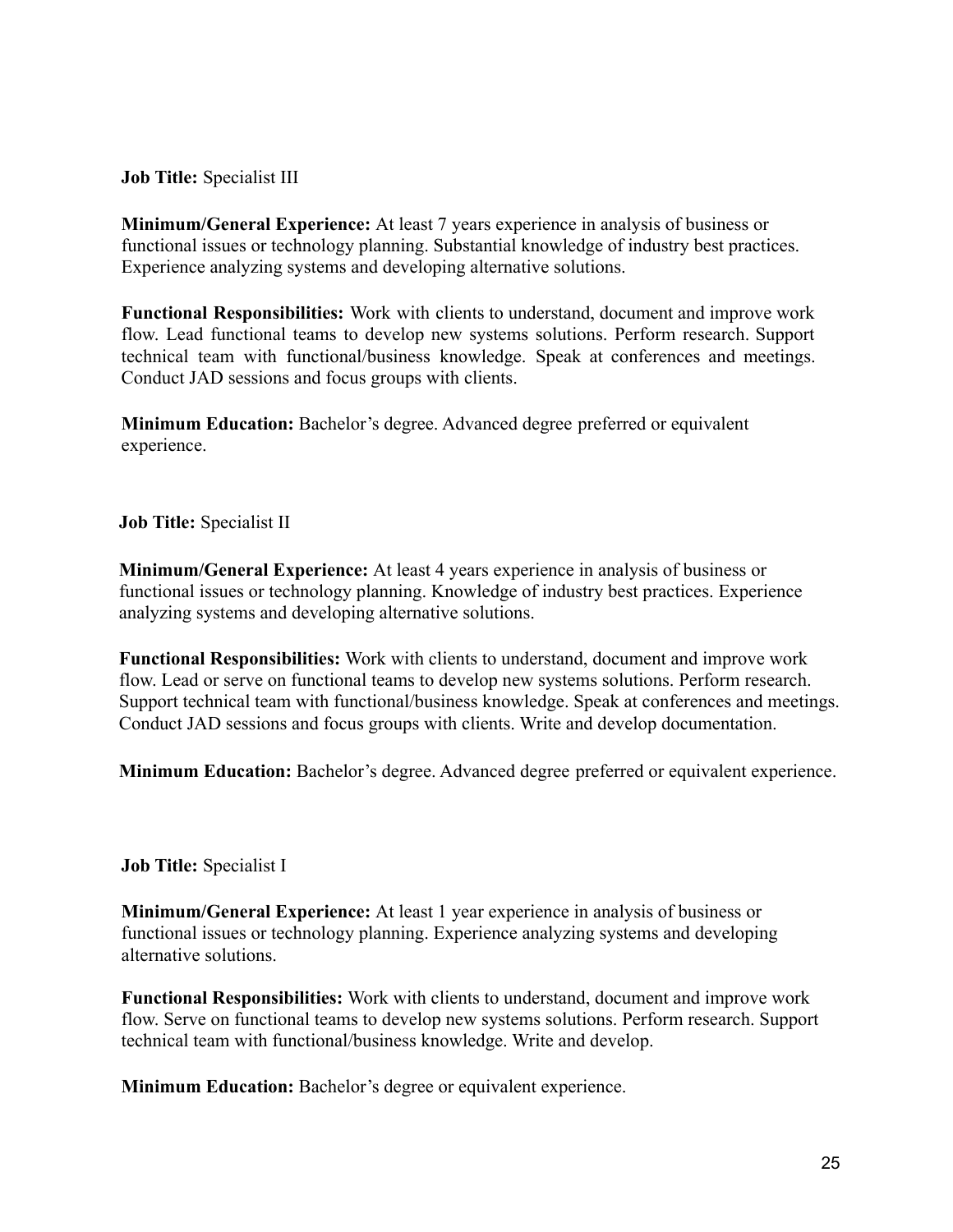**Job Title:** Staff Assistant II

**Minimum/General Experience:** At least 3 years experience in project administrative support

**Functional Responsibilities:** Support technical and functional teams with administrative and technical requirements. Perform and supervise data entry. Arrange travel and acquisition of supplies and materials. Supervise other project coordinators as required.

**Minimum Education:** Bachelor's degree or equivalent experience.

**Job Title:** Principal - Healthcare

**Minimum/General Experience:** At least 7 years experience managing medium to large scale projects. Substantial experience managing client-company relationships.

**Functional Responsibilities:** Serves as project director and client engagement manager on healthcare projects. Sets overall strategic direction for a project. Negotiates and makes decisions on behalf of the company with respect to specific engagements. Proposes and assigns project staff. Ensures overall quality of staff work.

**Minimum Education:** Bachelor's degree. Advanced degree preferred or equivalent experience.

**Job Title:** Project Manager II - Healthcare

**Minimum/General Experience:** At least 4 years experience managing information technology projects. Ability to manage a team of IT professionals.

**Functional Responsibilities:** Serves as day-to-day project manager for medium- to large-scale health IT projects. Works with technical team to identify appropriate tools and techniques to satisfy client requirements. Participates in project status meetings. Manages project staff. Ensures quality of staff work. Represents company to clients. Conducts JAD sessions and focus groups. Maintains project websites.

**Minimum Education:** Bachelor's degree or equivalent experience.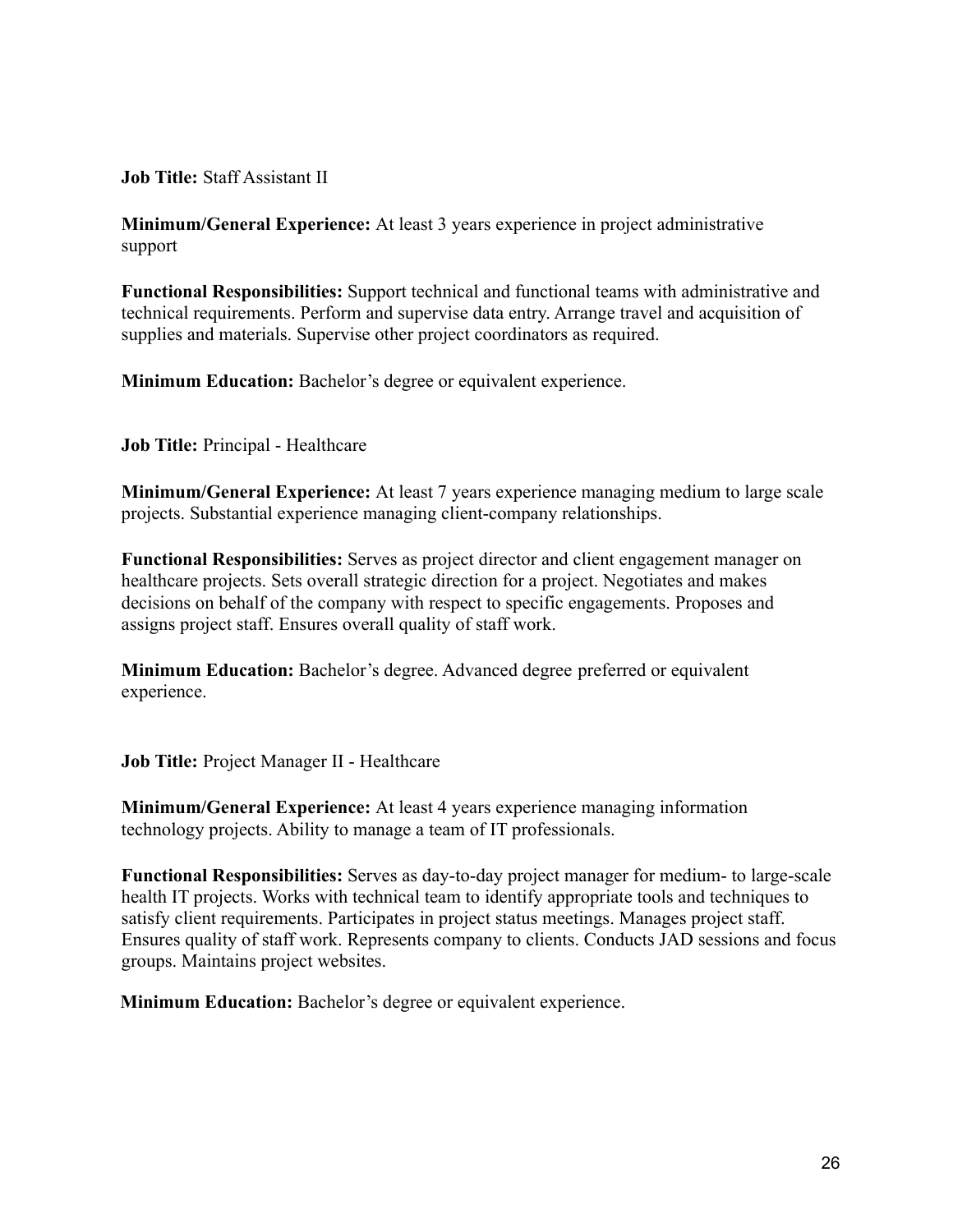**Job Title:** Programmer/Analyst IV - Healthcare

**Minimum/General Experience:** At least 10 years systems analysis and programming experience. Proficiency in all aspects of software development life cycle

**Functional Responsibilities:** Lead software design, development and testing efforts on healthcare projects. Develops, implements, and reviews systems and databases. Develops, implements, and reviews software deployment plans. Develops, writes, and reviews system requirements and specifications documents. Participates in and leads JAD sessions and focus groups. Leads project sub-teams and supervises work of other programmer/analysts. Develops standards and approaches for use by programming team.

**Minimum Education:** Bachelor's degree or equivalent professional experience.

**Job Title:** Programmer/Analyst III - Healthcare

**Minimum/General Experience:** At least 7 years systems analysis and programming experience. Proficiency in all aspects of software development life cycle

**Functional Responsibilities:** Performs software design, development and testing on healthcare projects. Develops and implements systems and databases. Develops and implements software deployment plans. Develops and writes system requirements and specifications documents. Participates in JAD sessions and focus groups. May Lead project sub-teams and supervises work of other programmer/analysts. Develops standards and approaches for use by programming team.

**Minimum Education:** Bachelor's degree or equivalent professional experience.

**Job Title:** Programmer/Analyst II - Healthcare

**Minimum/General Experience:** At least 4 years systems analysis and programming experience. Proficiency in most aspects of software development life cycle

**Functional Responsibilities:** Performs software design, development and testing on healthcare projects. Develops and implements systems and databases. Develops and implements software deployment plans. Develops and writes system requirements and specifications documents. Participates in JAD sessions and focus groups. May Lead project sub-teams and supervises work of other programmer/analysts.

**Minimum Education:** Bachelor's degree or equivalent professional experience.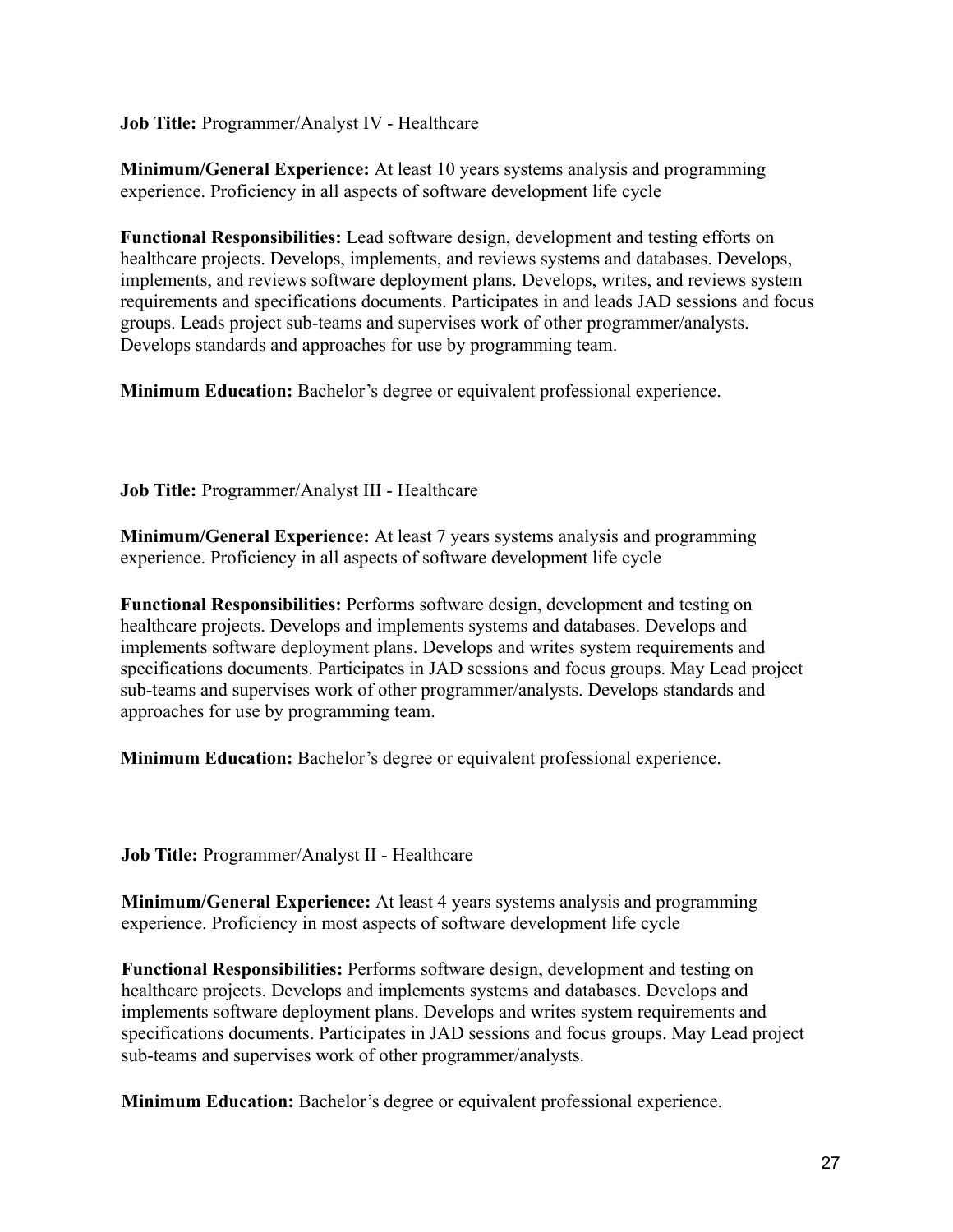#### **Job Title:** Specialist IV - Healthcare

**Minimum/General Experience:** At least 10 years experience in analysis of business or functional issues or technology planning. Substantial knowledge of industry best practices. Experience analyzing systems and developing alternative solutions.

**Functional Responsibilities:** Work with clients to understand, document and improve workflow on healthcare projects. Lead functional teams to develop new systems solutions. Perform research. Support technical team with functional/business knowledge. Speak at conferences and meetings. Conduct JAD sessions and focus groups with clients.

**Minimum Education:** Bachelor's degree. Advanced degree preferred or equivalent experience.

**Job Title:** Specialist III - Healthcare

**Minimum/General Experience:** At least 7 years experience in analysis of business or functional issues or technology planning. Substantial knowledge of industry best practices. Experience analyzing systems and developing alternative solutions.

**Functional Responsibilities:** Work with clients to understand, document and improve work flow on healthcare projects. Lead functional teams to develop new systems solutions. Perform research. Support technical team with functional/business knowledge. Speak at conferences and meetings. Conduct JAD sessions and focus groups with clients.

**Minimum Education:** Bachelor's degree. Advanced degree preferred or equivalent experience.

**Job Title:** Specialist II - Healthcare

**Minimum/General Experience:** At least 4 years experience in analysis of business or functional issues or technology planning. Knowledge of industry best practices. Experience analyzing systems and developing alternative solutions.

**Functional Responsibilities:** Work with clients to understand, document and improve work flow on healthcare projects. Lead or serve on functional teams to develop new systems solutions. Perform research. Support technical team with functional/business knowledge. Speak at conferences and meetings. Conduct JAD sessions and focus groups with clients. Write and develop documentation.

**Minimum Education:** Bachelor's degree. Advanced degree preferred or equivalent experience.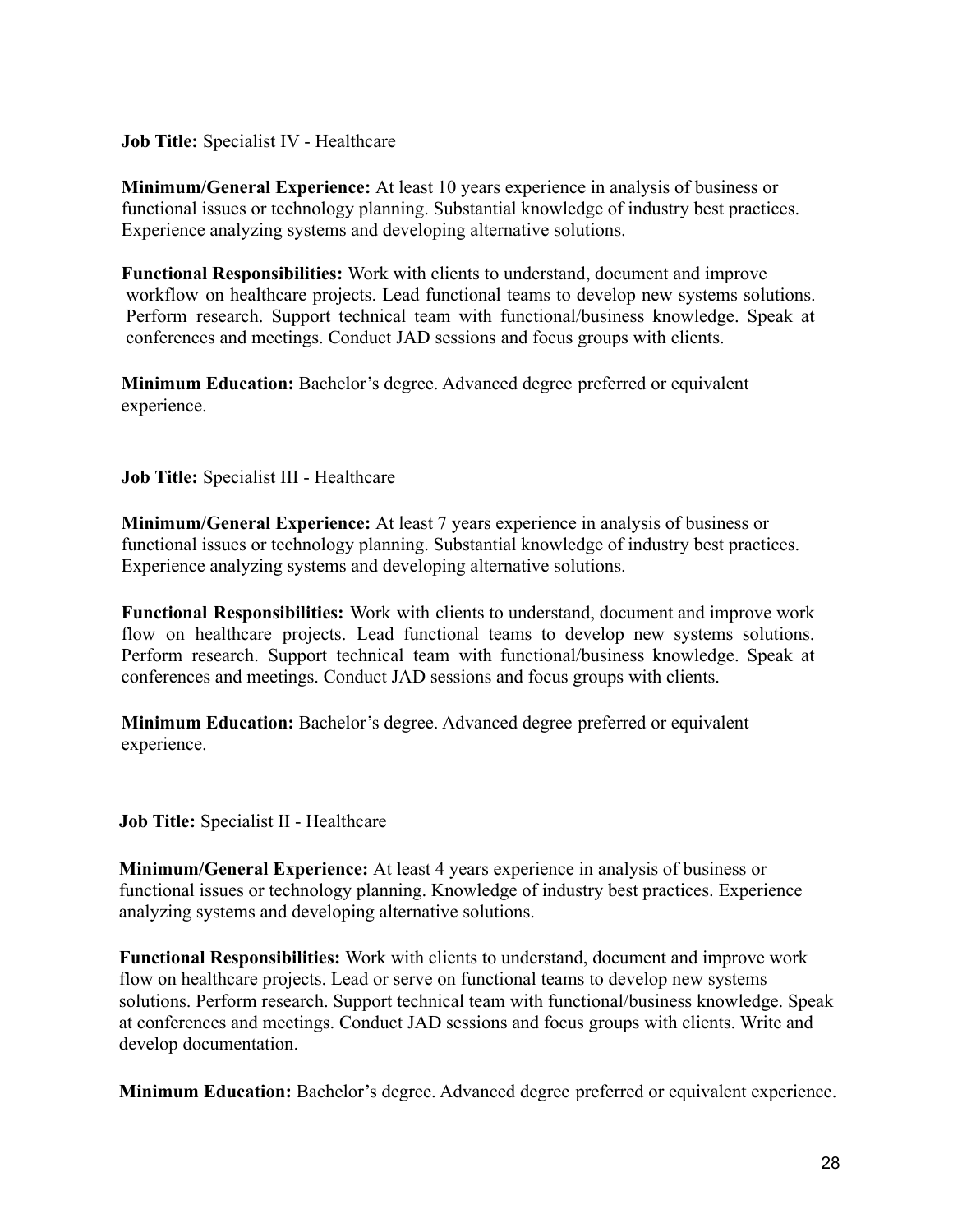**Job Title:** Specialist I - Healthcare

**Minimum/General Experience:** At least 1 year experience in analysis of business or functional issues or technology planning. Experience analyzing systems and developing alternative solutions.

**Functional Responsibilities:** Work with clients to understand, document and improve work flow on healthcare projects. Serve on functional teams to develop new systems solutions. Perform research. Support technical team with functional/business knowledge. Write and develop.

**Minimum Education:** Bachelor's degree or equivalent experience.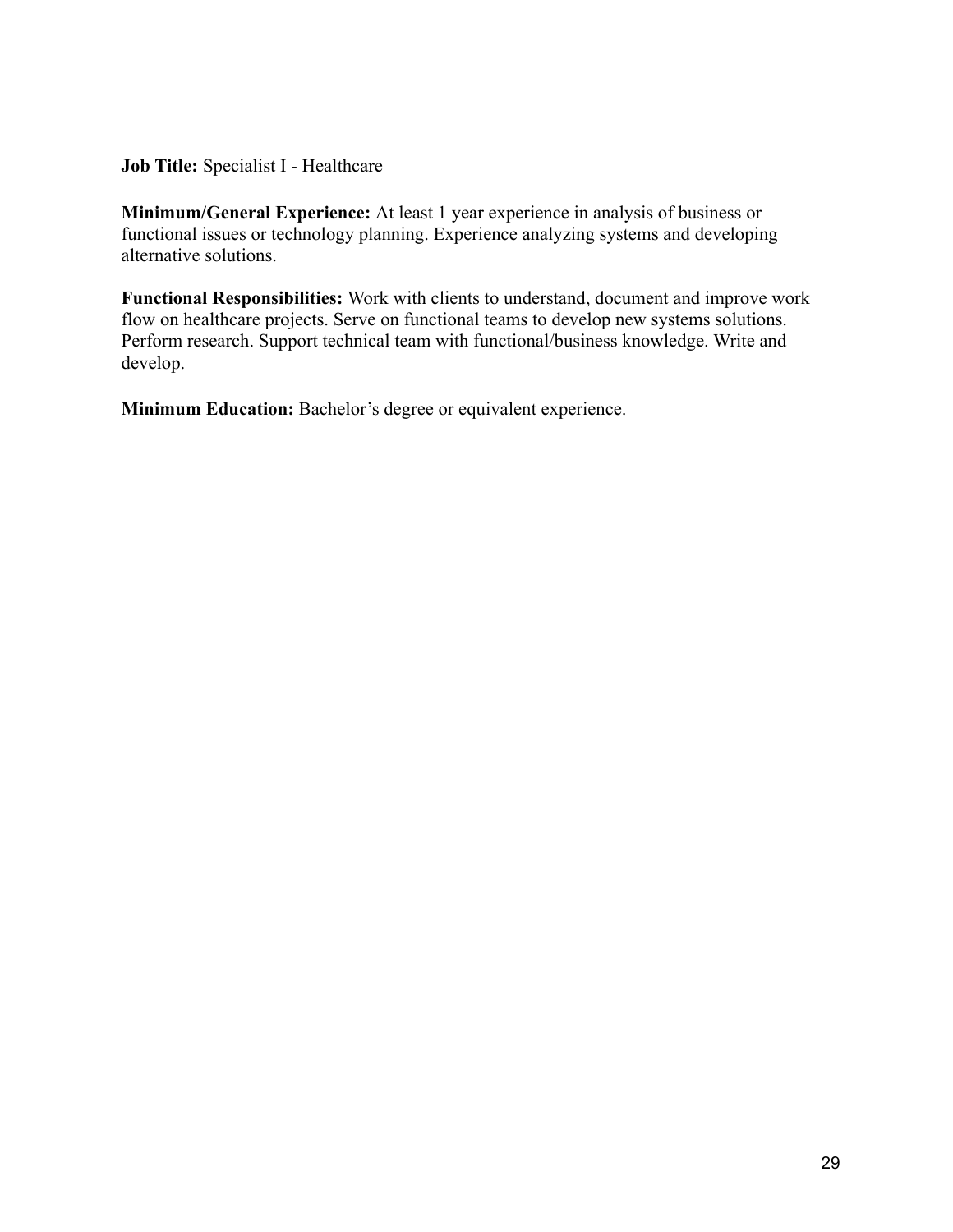# **GSA Schedule Contract Price List**

Base Period Pricing – Hourly Rates

| <b>Labor Category</b>              | 2021-22  | 2022-23  | 2023-24  | 2024-25  | 2025-26  |
|------------------------------------|----------|----------|----------|----------|----------|
| Principal                          | \$280.14 | \$287.15 | \$294.32 | \$301.68 | \$309.22 |
| Project Manager III                | \$264.13 | \$270.74 | \$277.51 | \$284.44 | \$291.55 |
| Project Manager II                 | \$240.12 | \$246.12 | \$252.28 | \$258.58 | \$265.05 |
| Project Manager I                  | \$195.00 | \$199.88 | \$204.87 | \$209.99 | \$215.24 |
| Programmer/Analyst IV              | \$221.94 | \$227.49 | \$233.18 | \$239.00 | \$244.98 |
| Programmer/Analyst III             | \$200.10 | \$205.10 | \$210.23 | \$215.49 | \$220.87 |
| Programmer/Analyst II              | \$176.09 | \$180.49 | \$185.00 | \$189.63 | \$194.37 |
| Programmer/Analyst I               | \$160.08 | \$164.08 | \$168.19 | \$172.39 | \$176.70 |
| Specialist IV                      | \$241.92 | \$247.97 | \$254.17 | \$260.52 | \$267.04 |
| Specialist III                     | \$216.11 | \$221.51 | \$227.05 | \$232.73 | \$238.54 |
| Specialist II                      | \$195.30 | \$200.18 | \$205.19 | \$210.32 | \$215.57 |
| Specialist I                       | \$150.00 | \$153.75 | \$157.59 | \$161.53 | \$165.57 |
| Staff Assistant II                 | \$100.00 | \$102.50 | \$105.06 | \$107.69 | \$110.38 |
| Principal - Healthcare             | \$280.14 | \$287.15 | \$294.32 | \$301.68 | \$309.22 |
| Project Manager II - Healthcare    | \$240.12 | \$246.12 | \$252.28 | \$258.58 | \$265.05 |
| Programmer/Analyst IV -            | \$221.94 | \$227.49 | \$233.18 | \$239.00 | \$244.98 |
| Healthcare                         |          |          |          |          |          |
| Programmer/Analyst III -           | \$200.10 | \$205.10 | \$210.23 | \$215.49 | \$220.87 |
| Healthcare                         |          |          |          |          |          |
| Programmer/Analyst II - Healthcare | \$176.09 | \$180.49 | \$185.00 | \$189.63 | \$194.37 |
| Specialist IV - Healthcare         | \$241.92 | \$247.97 | \$254.17 | \$260.52 | \$267.04 |
| Specialist III - Healthcare        | \$216.11 | \$221.51 | \$227.05 | \$232.73 | \$238.54 |
| Specialist II - Healthcare         | \$195.30 | \$200.18 | \$205.19 | \$210.32 | \$215.57 |
| Specialist I - Healthcare          | \$150.00 | \$153.75 | \$157.59 | \$161.53 | \$165.57 |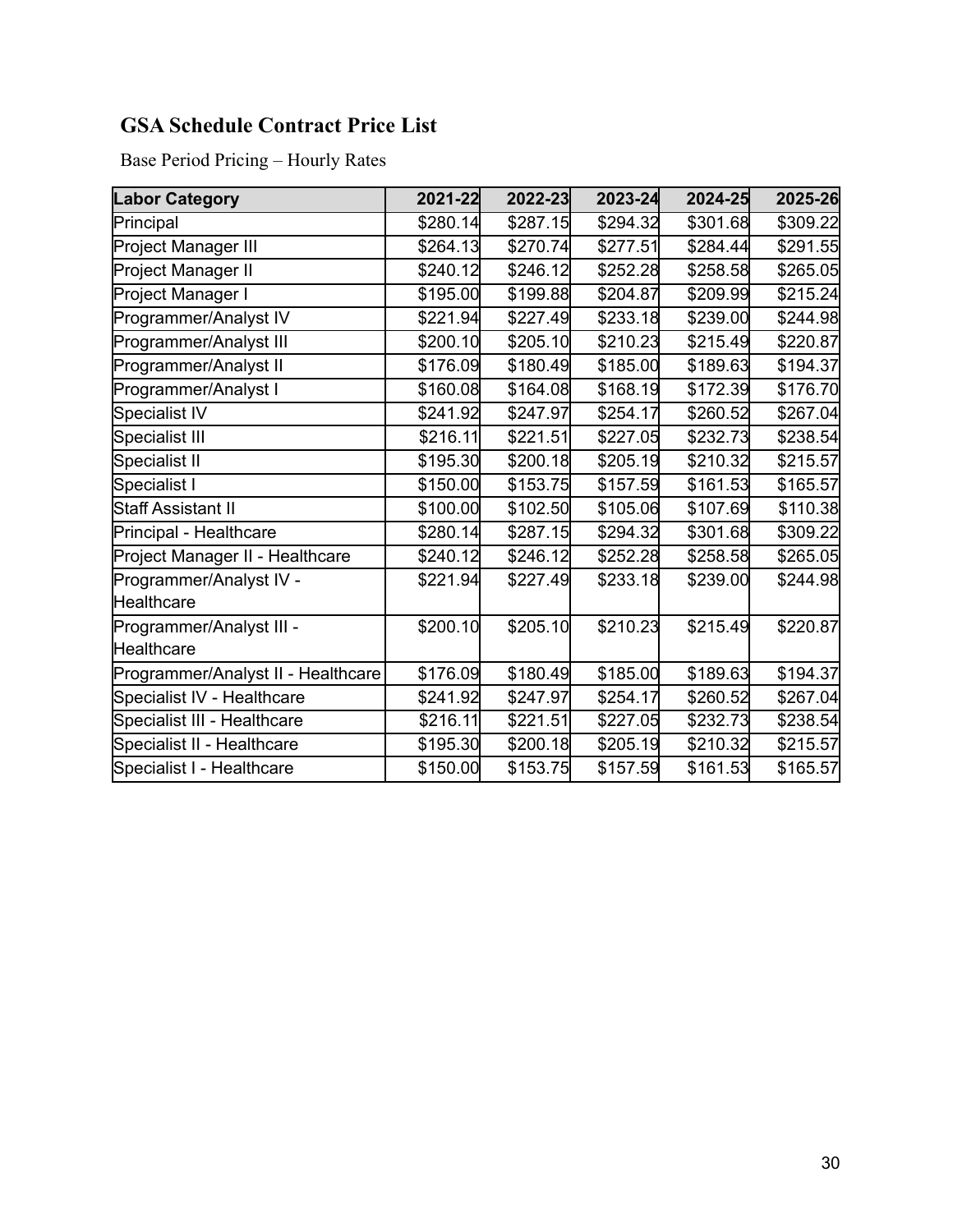# **USA COMMITMENT TO PROMOTE SMALL BUSINESS PARTICIPATION PROCUREMENT PROGRAMS**

#### PREAMBLE

HLN Consulting, LLC provides commercial products and services to the Federal Government. We are committed to promoting participation of small, small disadvantaged and women-owned small businesses in our contracts. We pledge to provide opportunities to the small business community through reselling opportunities, mentor-protégé programs, joint ventures, teaming arrangements, and subcontracting.

#### COMMITMENT To

actively seek and partner with small businesses.

To identify, qualify, mentor and develop small, small disadvantaged and women-owned small businesses by purchasing from these businesses whenever practical.

To develop and promote company policy initiatives that demonstrate our support for awarding contracts and subcontracts to small business concerns.

To undertake significant efforts to determine the potential of small, small disadvantaged and women-owned small business to supply products and services to our company.

To insure procurement opportunities are designed to permit the maximum possible participation of small, small disadvantaged, and women-owned small businesses.

To attend business opportunity workshops, minority business enterprise seminars, trade fairs, procurement conferences, etc., to identify and increase small businesses with whom to partner.

To publicize in our marketing publications our interest in meeting small businesses that may be interested in subcontracting opportunities.

We signify our commitment to work in partnership with small, small disadvantaged and women-owned small businesses to promote and increase their participation in Federal Government contracts. To accelerate potential opportunities please contact Dr. Noam H. Arzt, 858/538-2220, arzt@hln.com, 858/538-2209 (FAX).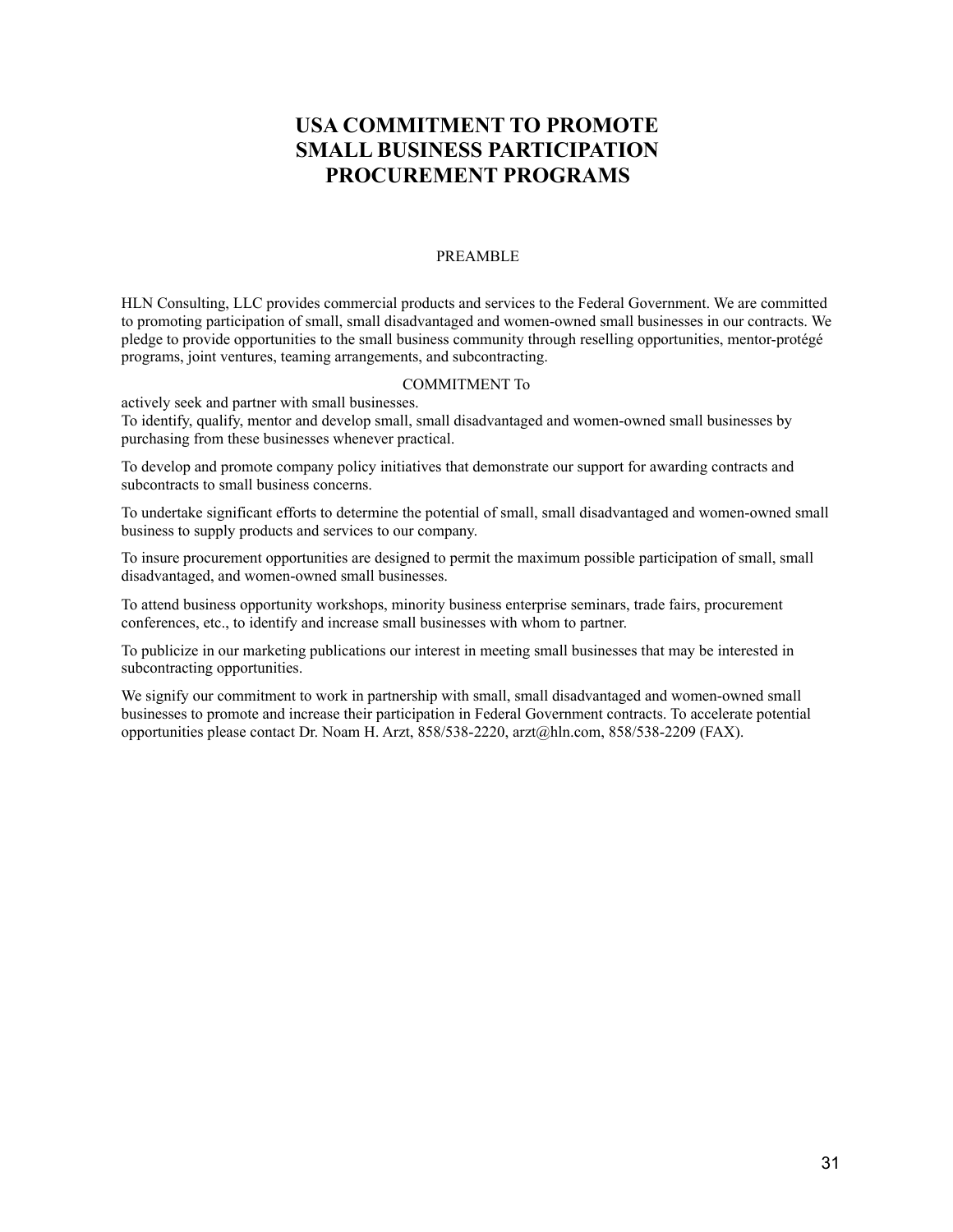## **BEST VALUE BLANKET PURCHASE AGREEMENT** FEDERAL SUPPLY SCHEDULE

(Insert Customer Name)

 $\frac{1}{2}$ 

In the spirit of the Federal Acquisition Streamlining Act (Agency) and (Contractor) enter into a cooperative agreement to further reduce the administrative costs of acquiring commercial items from the General Services Administration (GSA) Federal Supply Schedule Contract(s)

Federal Supply Schedule contract BPAs eliminate contracting and open market costs such as: search for sources; the development of technical documents, solicitations and the evaluation of offers. Teaming Arrangements are permitted with Federal Supply Schedule Contractors in accordance with Federal Acquisition Regulation (FAR) 9.6.

This BPA will further decrease costs, reduce paperwork, and save time by eliminating the need for repetitive, individual purchases from the schedule contract. The end result is to create a purchasing mechanism for the Government that works better and costs less.

 $\Box$ 

Signatures

Agency Date Date Contractor Date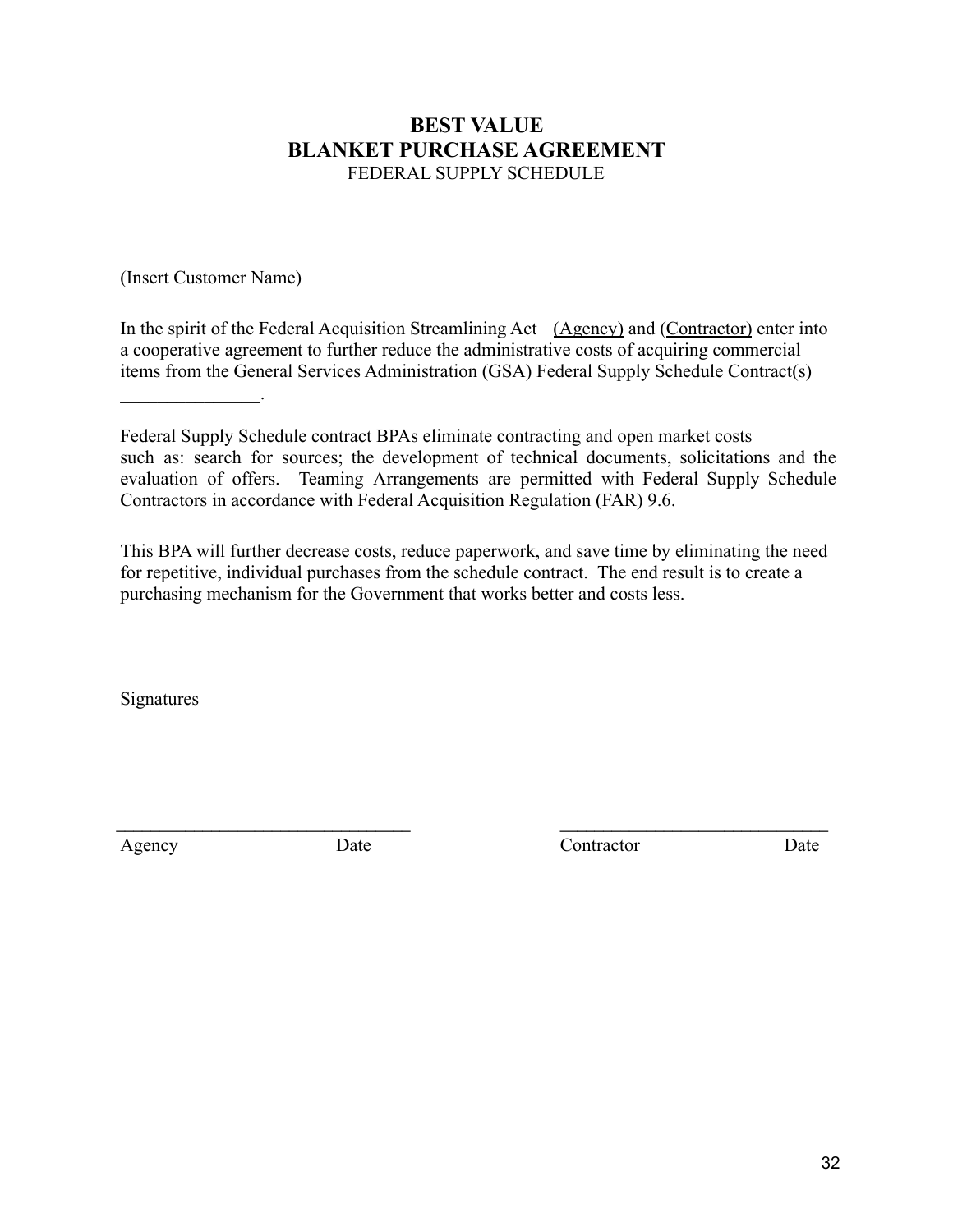BPA NUMBER \_\_\_\_\_\_\_\_\_\_\_\_

#### (CUSTOMER NAME) BLANKET PURCHASE AGREEMENT

Pursuant to GSA Federal Supply Schedule Contract Number(s) \_\_\_\_\_\_\_\_\_\_, Blanket Purchase Agreements, the Contractor agrees to the following terms of a Blanket Purchase Agreement (BPA) EXCLUSIVELY WITH (Ordering Agency):

(1) The following contract items can be ordered under this BPA. All orders placed against this BPA are subject to the terms and conditions of the contract, except as noted below:

MODEL NUMBER/PART NUMBER

\*SPECIAL BPA DISCOUNT/PRICE  $\_$  , and the set of the set of the set of the set of the set of the set of the set of the set of the set of the set of the set of the set of the set of the set of the set of the set of the set of the set of the set of th  $\_$  , and the state of the state of the state of the state of the state of the state of the state of the state of the state of the state of the state of the state of the state of the state of the state of the state of the  $\_$  , and the set of the set of the set of the set of the set of the set of the set of the set of the set of the set of the set of the set of the set of the set of the set of the set of the set of the set of the set of th (2) Delivery: DESTINATION DATES DELIVERY SCHEDULES /  $\_$  , and the set of the set of the set of the set of the set of the set of the set of the set of the set of the set of the set of the set of the set of the set of the set of the set of the set of the set of the set of th \_\_\_\_\_\_\_\_\_\_\_\_\_\_\_\_\_\_\_\_\_\_\_\_\_\_\_\_\_\_\_\_\_ \_\_\_\_\_\_\_\_\_\_\_\_\_\_\_\_\_\_\_\_\_\_\_\_\_\_\_\_\_ \_\_\_\_\_\_\_\_\_\_\_\_\_\_\_\_\_\_\_\_\_\_\_\_\_\_\_\_\_\_\_\_\_ \_\_\_\_\_\_\_\_\_\_\_\_\_\_\_\_\_\_\_\_\_\_\_\_\_\_\_\_\_ (3) The Government estimates, but does not guarantee, that the volume of purchases through this agreement will be \_\_\_\_\_\_\_\_\_\_\_\_\_\_\_\_\_\_. . (4) This BPA does not obligate any funds. (5) This BPA expires on or at the end of the contract period, whichever is earlier. (6) The following office(s) is hereby authorized to place orders under this BPA: OFFICE POINT OF CONTACT

\_\_\_\_\_\_\_\_\_\_\_\_\_\_\_\_\_\_\_\_\_\_\_\_\_\_\_\_\_\_\_\_\_ \_\_\_\_\_\_\_\_\_\_\_\_\_\_\_\_\_\_\_\_\_\_\_\_\_\_\_\_\_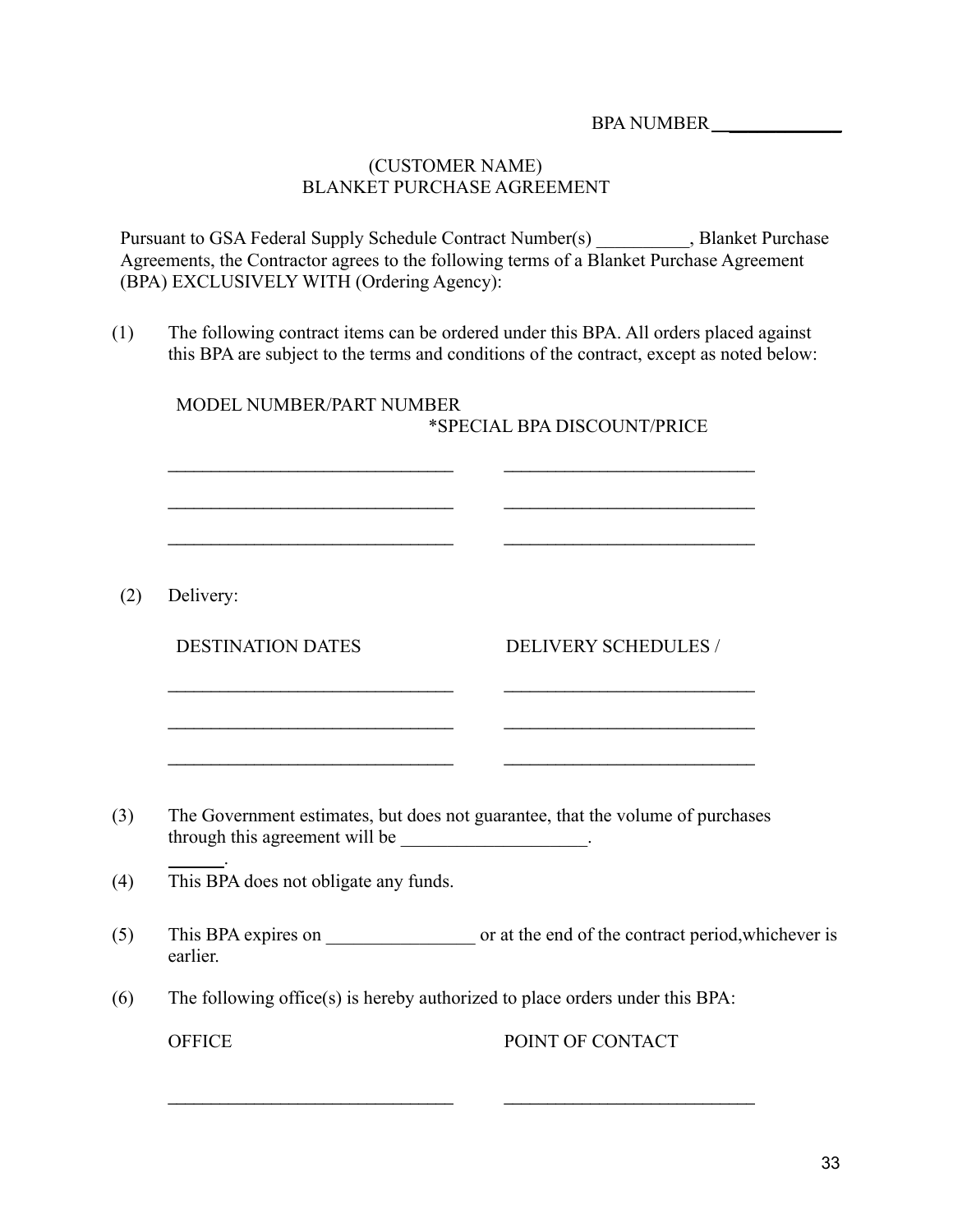(7) Orders will be placed against this BPA via Electronic Data Interchange (EDI), FAX, or paper.

 $\_$  , and the set of the set of the set of the set of the set of the set of the set of the set of the set of the set of the set of the set of the set of the set of the set of the set of the set of the set of the set of th

 $\_$  , and the state of the state of the state of the state of the state of the state of the state of the state of the state of the state of the state of the state of the state of the state of the state of the state of the

- (8) Unless otherwise agreed to, all deliveries under this BPA must be accompanied by delivery tickets or sales slips that must contain the following information as a minimum:
	- (a) Name of Contractor;
	- (b) Contract Number; (c) BPA Number;
	- (d) Model Number or National Stock Number (NSN);
	- (e) Purchase Order Number;
	- (f) Date of Purchase;

(g) Quantity, Unit Price, and Extension of Each Item (unit prices and extensions need not be shown when incompatible with the use of automated systems; provided, that the invoice is itemized to show the information); and

- (h) Date of Shipment.
- (9) The requirements of a proper invoice are specified in the Federal Supply Schedule contract. Invoices will be submitted to the address specified within the purchase order transmission issued against this BPA.
- (10) The terms and conditions included in this BPA apply to all purchases made pursuant to it. In the event of an inconsistency between the provisions of this BPA and the Contractor's invoice, the provisions of this BPA will take precedence.